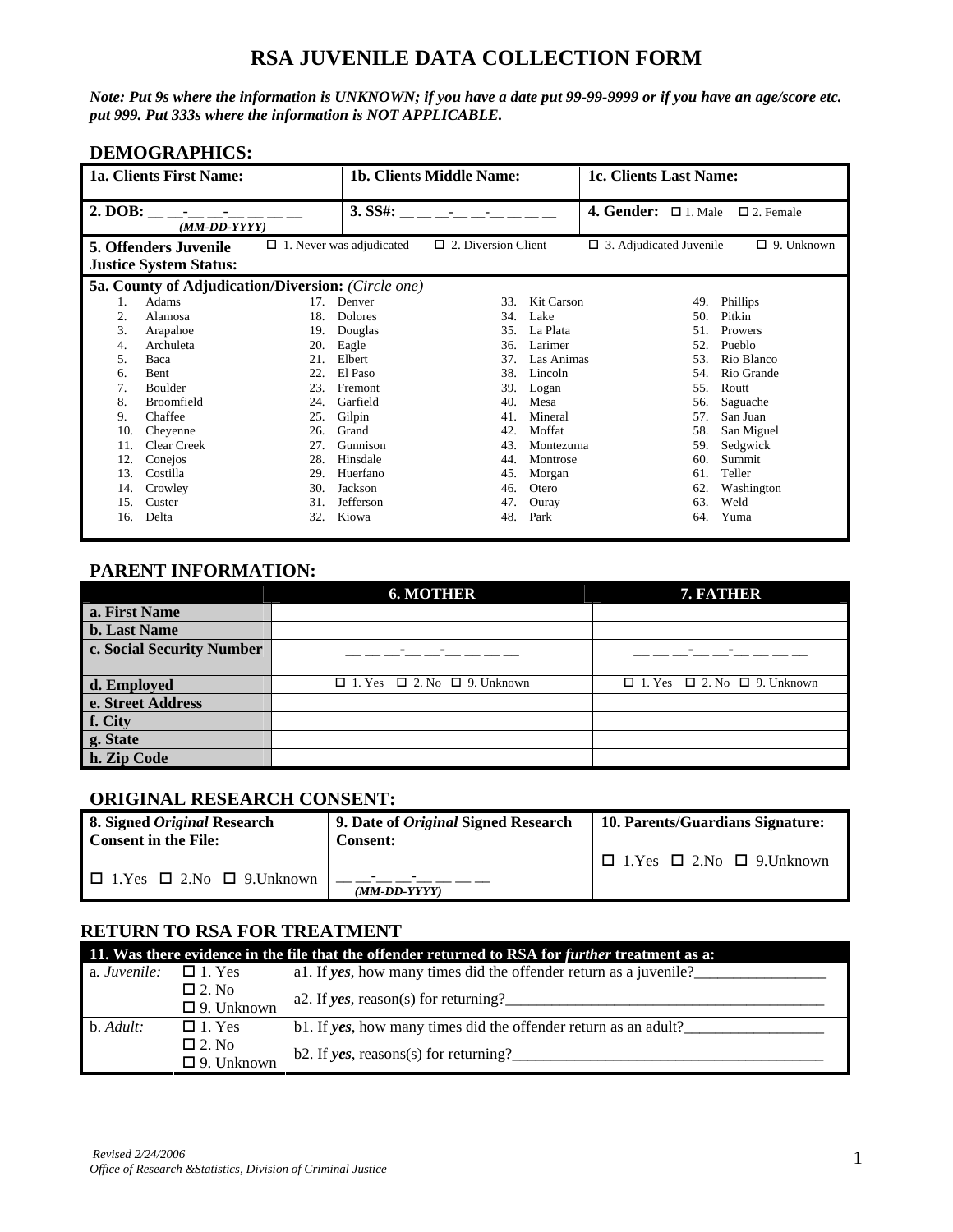# **INTAKE or EVALUATION:**

|                      |                                                                                                                   |                                                                | <b>Initial</b> | <b>Returning</b> | <b>Returning</b> |
|----------------------|-------------------------------------------------------------------------------------------------------------------|----------------------------------------------------------------|----------------|------------------|------------------|
|                      |                                                                                                                   |                                                                | Treatment      | <b>Juvenile</b>  | <b>Adult</b>     |
| 12. Offender         | 1=Intake/PA with treatment                                                                                        | 5=Evaluation only no treatment                                 |                |                  |                  |
| underwent an         | $2 =$ Evaluation with treatment<br>3=Both (Intake and Evaluation)<br>with treatment<br>4=Intake only no treatment | 6=Both (Intake and Evaluation)<br>no treatment<br>$9=$ Unknown |                |                  |                  |
| 12a. If the offender | $1 = RSA$                                                                                                         |                                                                |                |                  |                  |
| underwent an         | 2=Other treatment provider<br>$3 = Both$                                                                          |                                                                |                |                  |                  |
| evaluation was it    | $9 = Unknown$                                                                                                     |                                                                |                |                  |                  |
| done by              |                                                                                                                   |                                                                |                |                  |                  |

 $\mathbf{r}$ 

| <b>Date Intake/Evaluation Completed</b> (take the last date if there are several) |                              |                              |                              |  |  |  |  |  |  |  |
|-----------------------------------------------------------------------------------|------------------------------|------------------------------|------------------------------|--|--|--|--|--|--|--|
|                                                                                   | <b>Initial Treatment</b>     | <b>Returning Juvenile</b>    | <b>Returning Adult</b>       |  |  |  |  |  |  |  |
| 13a. Date of intake                                                               |                              |                              |                              |  |  |  |  |  |  |  |
|                                                                                   | $(MM\text{-}DD\text{-}YYYY)$ | $(MM\text{-}DD\text{-}YYYY)$ | $(MM\text{-}DD\text{-}YYYY)$ |  |  |  |  |  |  |  |
| 13b. Date of evaluation                                                           |                              |                              |                              |  |  |  |  |  |  |  |
|                                                                                   | $(MM\text{-}DD\text{-}YYYY)$ | $(MM\text{-}DD\text{-}YYYY)$ | $(MM\text{-}DD\text{-}YYYY)$ |  |  |  |  |  |  |  |

| 14. Who Referred for the Intake/Evaluation: |                          |    |     |                                      |                           |                |                             |                |                   |
|---------------------------------------------|--------------------------|----|-----|--------------------------------------|---------------------------|----------------|-----------------------------|----------------|-------------------|
|                                             | <b>Initial Treatment</b> |    |     |                                      | <b>Returning Juvenile</b> |                | <b>Returning Adult</b>      |                |                   |
|                                             | Yes                      | No | Unk | Yes                                  | No                        | $_{Unk}$       | Yes                         | No             | $_{\textit{Unk}}$ |
| a. Department of Human Services (DHS)       | Œ                        | ②  | ◎   | $\mathbb G$                          | $^{\circledR}$            | $\circled{0}$  | ¢                           | $^{\circledR}$ | $\circledS$       |
| b. Diversion                                | C                        | C  | ◎   | $\mathbb G$                          | $^{\circledR}$            | $\circledcirc$ | ¢                           | ②              | $\circledS$       |
| c. Probation                                | C                        | ➁  | ◎   | $\left( \Gamma \right)$              | (2)                       | $\circled{0}$  | $\left( \Gamma \right)$     | 2              | $\circledS$       |
| d. Department of Youth Corrections (DYC)    | Œ                        | ➁  | ◎   | $\left( \widehat{\mathbb{I}}\right)$ | $^{\circledR}$            | $\circled{0}$  |                             |                |                   |
| e. Parents/Guardians                        | C                        | C  | ◎   | $\left( \widehat{\mathbb{I}}\right)$ | $^{\circledR}$            | $\circled{0}$  | ¢                           | 2              | $\circledS$       |
| f. Department of Corrections (DOC)          |                          |    |     |                                      |                           |                | $\left( \mathbb{I} \right)$ | 2              | $\circled{0}$     |
| g. Community Corrections                    |                          |    |     |                                      |                           |                | $^\circledR$                | 2              | $\circledcirc$    |
| h. Other(s) Specify                         |                          |    |     |                                      |                           |                |                             |                |                   |

|                                      |                                                                            | <b>Initial Treatment</b> | <b>Returning</b><br><b>Juvenile</b> | <b>Returning</b><br><b>Adult</b> |
|--------------------------------------|----------------------------------------------------------------------------|--------------------------|-------------------------------------|----------------------------------|
| <b>15. Level of Risk</b>             |                                                                            |                          |                                     |                                  |
| 15a. Source of this<br>l information | 1=Intake/Preliminary Assessment<br>$2 =$ Evaluation<br>$3=Other$ (specify) |                          |                                     |                                  |

## **TREATMENT:**

|                                    | <b>Initial Treatment</b>     | <b>Returning Juvenile</b>    | <b>Returning Adult</b>       |
|------------------------------------|------------------------------|------------------------------|------------------------------|
| 16. Date treatment contract signed |                              |                              |                              |
| <i>(take the earliest date)</i>    | $(MM\text{-}DD\text{-}YYYY)$ | $(MM\text{-}DD\text{-}YYYY)$ | $(MM\text{-}DD\text{-}YYYY)$ |

| 17. Who Referred for Treatment at RSA:   |                                |                |                   |                             |                           |               |                                |     |                   |
|------------------------------------------|--------------------------------|----------------|-------------------|-----------------------------|---------------------------|---------------|--------------------------------|-----|-------------------|
|                                          | <b>Initial Treatment</b>       |                |                   |                             | <b>Returning Juvenile</b> |               | <b>Returning Adult</b>         |     |                   |
|                                          | Yes                            | No             | $_{\textit{Unk}}$ | Yes                         | No                        | Unk           | Yes                            | No  | $_{\textit{Unk}}$ |
| a. Department of Human Services (DHS)    | Œ                              | ②              | $^\circledR$      | $\left( \mathbb{I} \right)$ | (2)                       | $\circledS$   | $\textcircled{\scriptsize{1}}$ | (2) | $^{\circledR}$    |
| b. Diversion                             | Œ,                             | ②              | (9)               | $\left( \mathbb{D}\right)$  | (2)                       | $\circledS$   | $\left( \Gamma \right)$        | (2) | $^{\circledR}$    |
| c. Probation                             | Œ                              | ②              | ⊚                 | $^\circledR$                | (2)                       | $\circledS$   | $\left( \mathrm{I}\right)$     | (2) | $\circledcirc$    |
| d. Department of Youth Corrections (DYC) | $\textcircled{\scriptsize{1}}$ | $^{\circledR}$ | $^\circledR$      | $^\circledR$                | ②                         | $\circled{0}$ |                                |     |                   |
| e. Parents/Guardians                     | Œ                              | ②              | 0                 | $\left( \mathbb{I} \right)$ | (2)                       | $\circledS$   | $\textcircled{\scriptsize{1}}$ | (2) | $\circledcirc$    |
| f. Department of Corrections (DOC)       |                                |                |                   |                             |                           |               | $\left( \Gamma \right)$        | (2) | $^{\circledR}$    |
| g. Community Corrections                 |                                |                |                   |                             |                           |               | $\textcircled{\scriptsize{1}}$ | (2) | $\circledcirc$    |
| h. Other $(s)$ Specify                   |                                |                |                   |                             |                           |               |                                |     |                   |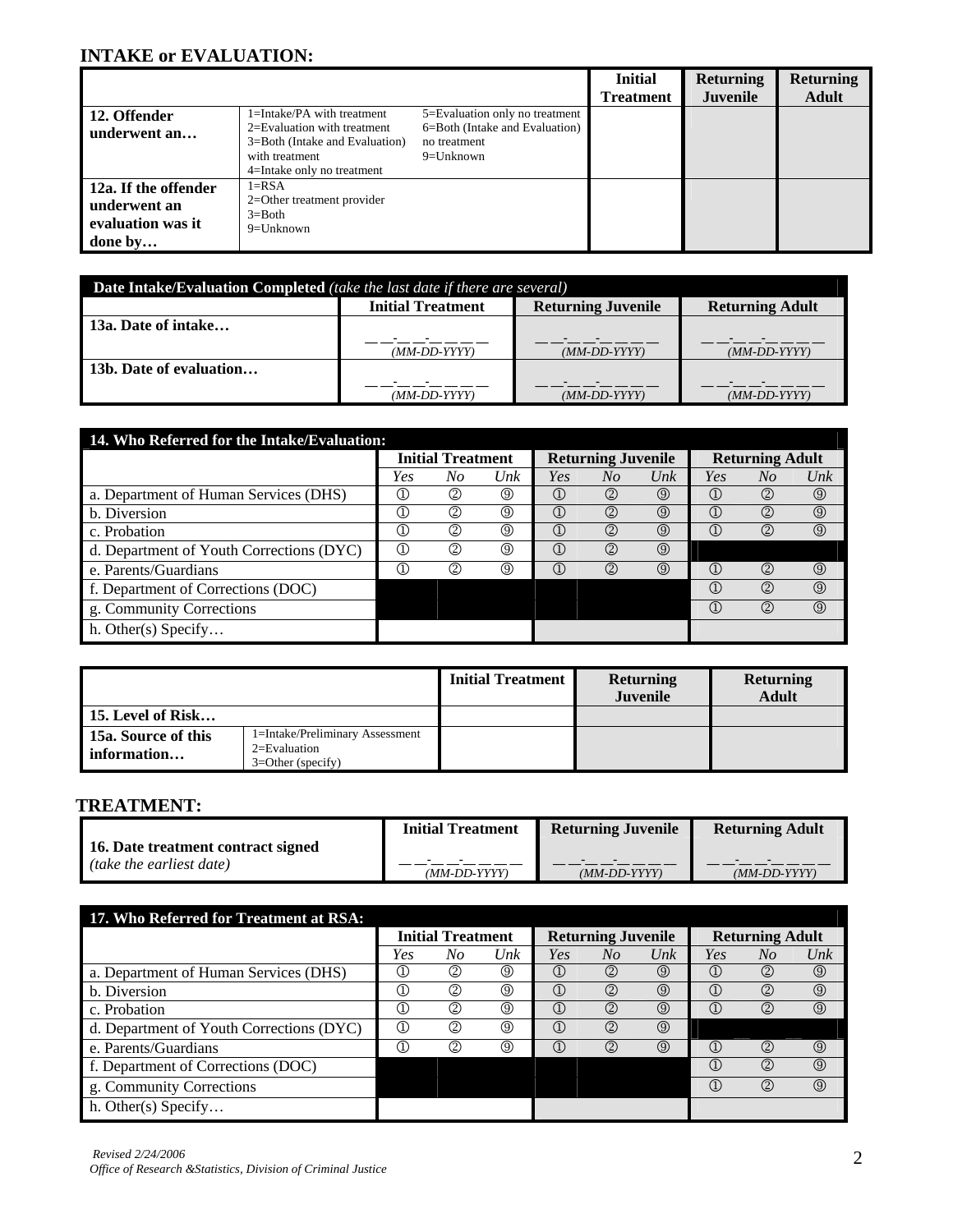### **TREATMENT SERVICES:**

**18. Type of RSA Therapy:** *(Psycho-education refers to any group focused on a topic; Process Oriented makes up anything i.e. family, individual, etc.)* 

## $\Box$  1. Psycho-educational  $\Box$  2. Process Oriented  $\Box$  3. Both  $\Box$  9. Unknown

## **19. Topic Areas Covered in Treatment:**

|                            | <b>Initial Treatment</b> |                |                |                |                | <b>Returning Juvenile</b> |                         |                |                |                | <b>Returning Adult</b> |                |                |                |                   |                |                |                |
|----------------------------|--------------------------|----------------|----------------|----------------|----------------|---------------------------|-------------------------|----------------|----------------|----------------|------------------------|----------------|----------------|----------------|-------------------|----------------|----------------|----------------|
|                            |                          | <b>RSA</b>     |                |                | Non-RSA        |                           |                         | <b>RSA</b>     |                |                | <b>Non-RSA</b>         |                |                | <b>RSA</b>     |                   |                | <b>Non-RSA</b> |                |
|                            | Yes                      | N <sub>o</sub> | Unk            | Yes            | No             | Unk                       | Yes                     | N <sub>O</sub> | Unk            | Yes            | $N_{O}$                | Unk            | Yes            | N <sub>O</sub> | $_{\textit{Unk}}$ | Yes            | N <sub>O</sub> | Unk            |
| a. Treatment Orientation   | $^{\circledR}$           | $^{\circledR}$ | $^{\circledR}$ | $^\mathbb{O}$  | ②              | ⊚                         | $^\copyright$           | $\circledcirc$ | $\circledcirc$ | $^\circledR$   | $^{\circledR}$         | $\circledcirc$ | $^\copyright$  | $\circled{2}$  | $\circledcirc$    |                | $\circled{2}$  | $^\circledR$   |
| b. Sex History Disclosure  | $\overline{\mathbb{O}}$  | $^{\circledR}$ | $^{\circledR}$ | $^{\circledR}$ | $^{\circledR}$ | $^{\circledR}$            | $\circled{1}$           | $\circledcirc$ | $\circledcirc$ | $\circled{1}$  | $\circled{2}$          | $\circledS$    | $\circled{1}$  | $\circled{2}$  | $\circledcirc$    | $\circled{1}$  | $\circled{2}$  | $\circledS$    |
| c. Sexual Abuse Cycle      | $\overline{\mathbb{O}}$  | $^{\circledR}$ | $\circledcirc$ | $^{\circledR}$ | $^{\circledR}$ | $^{\circledR}$            | $\overline{\mathbb{O}}$ | $\circledcirc$ | $\circledS$    | $\circled{1}$  | $^{\circledR}$         | $\circledcirc$ | $\circled{1}$  | $\circled{2}$  | $\circledcirc$    | $^{\circledR}$ | $\circledS$    | $^{\circledR}$ |
| d. Covert Sensitization    | $\overline{\mathbb{O}}$  | $^{\circledR}$ | $\circledcirc$ | $^{\circledR}$ | $^{\circledR}$ | $^{\circledR}$            | $\circled{1}$           | $^{\circledR}$ | $\circledcirc$ | $^\circledR$   | $\circled{2}$          | $\circledcirc$ | $\circled{1}$  | $\circled{2}$  | $\circledcirc$    | $\circled{1}$  | $\circledS$    | $^\circledR$   |
| e. Cognitive Restructuring | $^{\circledR}$           | $^{\circledR}$ | $\circledcirc$ | $^{\circledR}$ | $^{\circledR}$ | $^{\circledR}$            | $\overline{\mathbb{D}}$ | $\circledcirc$ | $\circledcirc$ | $^\circledR$   | $^{\circledR}$         | $\circledcirc$ | $^\circledR$   | $\circled{2}$  | $\circledcirc$    | $\circled{1}$  | $\circledS$    | $\circledS$    |
| Social Skills Development  | $^{\circledR}$           | $^{\circledR}$ | $^{\circledR}$ | $^{\circledR}$ | $^{\circledR}$ | $^{\circledR}$            | $^{\circledR}$          | $\circledcirc$ | $\circledcirc$ | $\circled{1}$  | $^{\circledR}$         | $\circledcirc$ | $\circled{1}$  | $\circledcirc$ | $\circledcirc$    | $\circled{1}$  | $\circledS$    | $\circledcirc$ |
| g. Relapse Prevention      | $^{\circledR}$           | $^{\circledR}$ | $^{\circledR}$ | $^{\circledR}$ | $^{\circledR}$ | $^{\circledR}$            | $\overline{\mathbb{O}}$ | $\circledcirc$ | $\circledcirc$ | $\circled{1}$  | $\circled{2}$          | $\circledS$    | $\circled{1}$  | $\circled{2}$  | $\circledcirc$    | $\circled{1}$  | $\circledS$    | $^{\circledR}$ |
| h. Victim Impact Awareness | $\overline{\mathbb{O}}$  | $^{\circledR}$ | $^{\circledR}$ | $^{\circledR}$ | $^{\circledR}$ | $^{\circledR}$            | $\circled{1}$           | $\circledcirc$ | $\circledcirc$ | $^\circledR$   | $\circled{2}$          | $\circledcirc$ | $\bigcirc$     | $\circled{2}$  | $\circledcirc$    | $^{\circledR}$ | $\circled{2}$  | $^\circledR$   |
| i. Self-Esteem Development | $^{\circledR}$           | $^{\circledR}$ | $\circledcirc$ | $^{\circledR}$ | $^{\circledR}$ | $^{\circledR}$            | $\overline{\mathbb{D}}$ | $\circledcirc$ | $\circledcirc$ | $^{\circledR}$ | $^{\circledR}$         | $\circledcirc$ | $\circled{1}$  | $\circled{2}$  | $\circledcirc$    | $\circled{1}$  | $\circled{2}$  | $\circledcirc$ |
| . Intimacy/Sexuality       | $^{\circledR}$           | $\overline{2}$ | $\circledcirc$ | $^{\circledR}$ | $^{\circledR}$ | $^{\circledR}$            | $\overline{\mathbb{O}}$ | $\circledcirc$ | $\circledS$    | $\circled{1}$  | $\circled{2}$          | $\circledcirc$ | $^{\circledR}$ | $\circled{2}$  | $\circledcirc$    | $^{\circledR}$ | $^{\circledR}$ | $\circledcirc$ |
| k. Own Trauma Issues/ROOTS | $^{\circledR}$           | $^{\circledR}$ | $\circledcirc$ | $^{\circledR}$ | $^{\circledR}$ | $^{\circledR}$            | $\circled{1}$           | $\circledcirc$ | $\circledS$    | $^{\circledR}$ | $\circled{2}$          | $\circledS$    | $\circled{1}$  | $\circled{2}$  | $\circledS$       | $\circled{1}$  | $^{\circledR}$ | $\circledcirc$ |
| $l.$ Other $(s)$ Specify:  |                          |                |                |                |                |                           |                         |                |                |                |                        |                |                |                |                   |                |                |                |

#### **TERMINATION**

|                                           | Initial<br><b>Treatment</b>  | <b>Returning Juvenile</b>           | Returning Adult                       |
|-------------------------------------------|------------------------------|-------------------------------------|---------------------------------------|
| <br>20.<br>Date:<br>l`reatment Terminated | $(MM\text{-}DD\text{-}YYYY)$ | ___<br>$(MM\text{-}DD\text{-}YYYY)$ | _____<br>$(MM\text{-}DD\text{-}YYYY)$ |

|                        |                                                                                                           | <b>Initial Treatment</b> |   |   | <b>Returning Juvenile</b> |   |              |  | <b>Returning Adult</b> |             |
|------------------------|-----------------------------------------------------------------------------------------------------------|--------------------------|---|---|---------------------------|---|--------------|--|------------------------|-------------|
| 21. Termination Status | l=Successful Completion<br>2=Unsuccessful Completion<br>3=Maximum Benefit from Treatment<br>$9 =$ Unknown |                          | ⊚ | ① |                           | ③ | $^\circledR$ |  |                        | $\circledS$ |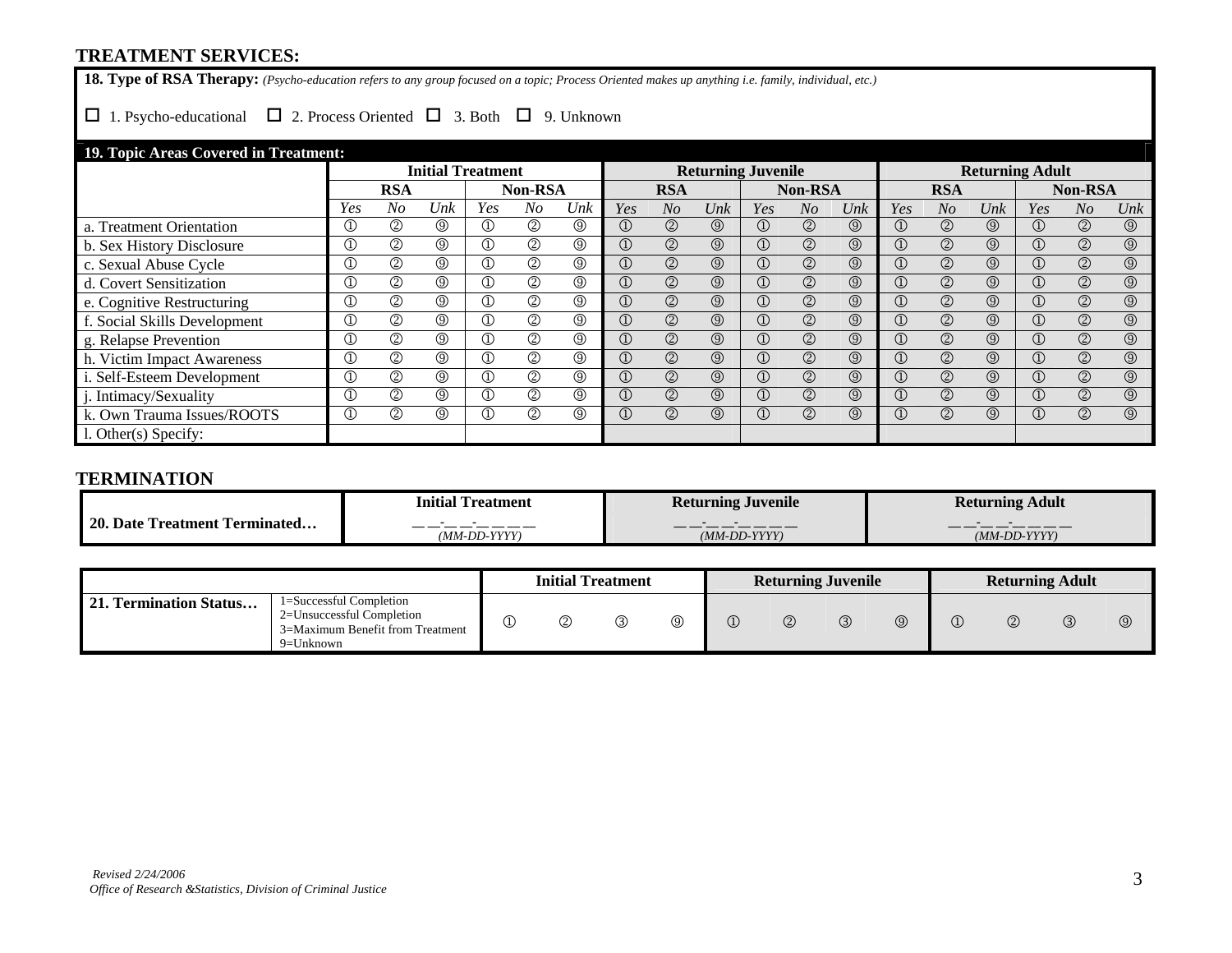# **TERMINATION CONTINUED…**

| 22. Reason for Termination                  |                |                          |                |               |                           |                   |                |                        |                   |
|---------------------------------------------|----------------|--------------------------|----------------|---------------|---------------------------|-------------------|----------------|------------------------|-------------------|
|                                             |                | <b>Initial Treatment</b> |                |               | <b>Returning Juvenile</b> |                   |                | <b>Returning Adult</b> |                   |
|                                             | Yes            | N <sub>O</sub>           | Unk            | Yes           | N <sub>O</sub>            | $_{\textit{Unk}}$ | Yes            | $N_{O}$                | $_{\textit{Unk}}$ |
| a. Dropped Out                              | $^\copyright$  | $^{\circledR}$           | $^{\circledR}$ | $\circled{1}$ | $\circledcirc$            | $\circledS$       | $^\copyright$  | $^{\circledR}$         | $\circledS$       |
| b. Successful Completion                    | $^\copyright$  | $^{\circledR}$           | $^{\circledR}$ | $\bigcirc$    | $\circledS$               | $\circledcirc$    | $^\copyright$  | $^{\circledR}$         | $\circledS$       |
| c. Placed in Residential Treatment Facility | $^{\circledR}$ | $^{\circledR}$           | $^\circledR$   | $\circled{1}$ | $^{\circledR}$            | $\circledcirc$    | $^{\circledR}$ | $^{\circledR}$         | $\circledcirc$    |
| d. Incarcerated                             | $^\copyright$  | $^{\circledR}$           | $^{\circledR}$ | $\bigcirc$    | $\circled{2}$             | $\circledcirc$    | $^\copyright$  | $^{\circledR}$         | $\circledS$       |
| e. Re-offended                              | $^\circledR$   | $^{\circledR}$           | $^{\circledR}$ | $\bigcirc$    | $\circled{2}$             | $\circledcirc$    | $^\copyright$  | $\circled{2}$          | $\circledcirc$    |
| f. Treatment Non-Compliance                 | $^\circledR$   | $^{\circledR}$           | $^{\circledR}$ | $\bigcirc$    | $\circled{2}$             | $\circledcirc$    | $^\copyright$  | $^{\circledR}$         | $\circledcirc$    |
| g. Probation Non-Compliance                 | $^{\circledR}$ | $^{\circledR}$           | $^{\circledR}$ | $\bigcirc$    | $\circledS$               | $\circledcirc$    | $^{\circledR}$ | $\circled{2}$          | $\circledS$       |
| h. Other $(s)$ Specify                      |                |                          |                |               |                           |                   |                |                        |                   |

# **ANY INDICATION OF…**

| <b>CHILD ABUSE</b>                             |                |                |                |                |                |                   |                |                |                          |                |                |                |                |                |                |                                      |                          |                |                           |                |                   |                |                |                           |                |                                                                                         |                |                        |                |                   |
|------------------------------------------------|----------------|----------------|----------------|----------------|----------------|-------------------|----------------|----------------|--------------------------|----------------|----------------|----------------|----------------|----------------|----------------|--------------------------------------|--------------------------|----------------|---------------------------|----------------|-------------------|----------------|----------------|---------------------------|----------------|-----------------------------------------------------------------------------------------|----------------|------------------------|----------------|-------------------|
|                                                |                |                |                |                |                |                   |                |                |                          |                |                |                |                |                |                |                                      | <b>Initial Treatment</b> |                |                           |                |                   |                |                | <b>Returning Juvenile</b> |                |                                                                                         |                | <b>Returning Adult</b> |                |                   |
|                                                |                |                |                |                |                |                   |                |                |                          |                |                |                |                |                |                | Yes                                  | $N_{O}$                  |                | Unk                       |                | Yes               | No             |                | $_{\textit{Unk}}$         |                | Yes                                                                                     |                | $N_{O}$                |                | $_{\textit{Unk}}$ |
| 23. Any Indication of Being Abused as a Child? |                |                |                |                |                |                   |                |                |                          |                |                |                |                |                |                | $^\copyright$                        | (2)                      |                | $^{\circledR}$            |                | $\textcircled{1}$ | ②              |                | ⊚                         |                | ①                                                                                       |                | (2)                    |                | $\circledS$       |
| A. Relationship of the Abuser?                 |                |                |                |                |                |                   |                |                | <b>B.</b> Type of Abuse? |                |                |                |                |                |                | C. Gender of                         |                          |                | D. Age of                 |                |                   |                |                |                           |                | <b>E. Disclosed During?</b>                                                             |                |                        |                |                   |
|                                                |                |                |                |                |                |                   |                |                |                          |                |                |                |                |                |                | Abuser?                              |                          |                | Abuser?                   |                |                   |                |                |                           |                |                                                                                         |                |                        |                |                   |
|                                                |                |                |                |                |                |                   |                | $2=N_0$        | $1 = Yes$<br>9=Unknown   |                |                |                |                |                |                | 1=Male<br>$2 =$ Female<br>$3 = Both$ |                          |                | $1 =$ Adult<br>$3 = Both$ | $2 =$ Juvenile |                   |                |                |                           |                | <b>I=Initial Treatment</b><br><b>RJ=Returning Juvenile</b><br><b>RA=Returning Adult</b> |                |                        |                |                   |
|                                                |                |                |                |                |                |                   |                |                |                          |                |                |                |                |                |                |                                      |                          |                |                           | 9=Unknown      |                   |                |                | $1 = Yes$                 |                |                                                                                         |                | $2=No$ ; 9=Unknown     |                |                   |
|                                                | Yes            | N <sub>O</sub> |                | Sexual         |                |                   | Physical       |                |                          | Emotional      |                |                | Neglect        |                | M              | $\boldsymbol{F}$                     | B                        | A              |                           | B              | U                 |                |                |                           |                | RJ                                                                                      |                |                        | RA             |                   |
| 1. Mother                                      | $\mathbb{O}$   | $^{\circledR}$ | ⊕              | ②              | ⊚              | $\mathcal{D}$     | ②              | $^{\circledR}$ | ➀                        | ②              | ◎              | $^\copyright$  | ②              | $^{\circledR}$ |                | $^{\circledR}$                       |                          | $^\copyright$  | 2                         | ③              | $\circledcirc$    | $^{\circ}$     | $^{\circledR}$ | ⊚                         | $\circled{1}$  | $\circledcirc$                                                                          | ⊚              | $\bigcirc$             | $\circledcirc$ | $\circledS$       |
| 2. Father                                      | $^{\circledR}$ | $^{\circledR}$ | $^{\circledR}$ | ②              | ⊚              | $\textcircled{1}$ | ②              | $^{\circledR}$ | $^\copyright$            | ②              | $^\circledR$   | $^{\circledR}$ | ②              | $^{\circledR}$ | $^{\circledR}$ |                                      |                          | $^{\circledR}$ | 2                         | ③              | $^{\circledR}$    | $^{\circledR}$ | ②              | ⊚                         | $\circled{1}$  | $^{\circledR}$                                                                          | $^\circledR$   | $\bigcirc$             | $\circledS$    | $\circledcirc$    |
| 3. Step-Mom                                    | $^{\circledR}$ | $^{\circledR}$ | $\circled{1}$  | $\circledS$    | ⊚              | $^\circledR$      | $^{\circledR}$ | $^{\circledR}$ | $^\copyright$            | $^{\circledR}$ | $^\circledR$   | $^{\circledR}$ | ②              | $^\circledR$   |                | $^{\circledR}$                       |                          | $^{\circledR}$ | ②                         | ③              | $\circledcirc$    | $^\circledR$   | $^{\circledR}$ | ⊚                         | $\circled{1}$  | $\circledcirc$                                                                          | $^\circledR$   | $\bigcirc$             | $\circledS$    | $\circledcirc$    |
| 4. Step-Dad                                    | $^{\circledR}$ | $^{\circledR}$ | $\circled{1}$  | $^{\circledR}$ | ⊚              | $^\circledR$      | $^{\circledR}$ | $^{\circledR}$ | $^\mathbb{O}$            | $^{\circledR}$ | $^\circledR$   | $^{\circledR}$ | ②              | ⊚              | $^\copyright$  |                                      |                          | $^{\circledR}$ | $^{\circledR}$            | $\circledS$    | $^{\circledR}$    | $^\circledR$   | $^{\circledR}$ | ⊚                         | $\circled{1}$  | $\circledcirc$                                                                          | $^{\circledR}$ | $\bigcirc$             | $\circledS$    | $\circledcirc$    |
| 5. Sibling                                     | $\circled{1}$  | $^{\circledR}$ | $\circled{1}$  | $^{\circledR}$ | $^{\circledR}$ | $^\copyright$     | $^{\circledR}$ | $\circledcirc$ | $\overline{\mathbb{O}}$  | $^{\circledR}$ | $^{\circledR}$ | $\mathbb{O}$   | $^{\circledR}$ | ⊚              | $^\copyright$  | $^{\circledR}$                       | $^{\circledR}$           | $^\copyright$  | $^{\circledR}$            | ③              | $\circledcirc$    | $\mathbb O$    | ②              | $^{\circledR}$            | $\circled{1}$  | $\circledcirc$                                                                          | $^{\circledR}$ | $\bigcirc$             | $\circledS$    | $\circledcirc$    |
| 6. Other Family Member                         | $^\circledR$   | $^{\circledR}$ | $^{\circledR}$ | $\circledS$    | ⊚              | ①                 | ②              | ⊚              | $^\copyright$            | $^{\circledR}$ | $^{\circledR}$ | $^\copyright$  | ②              | ⊚              | ➀              | $^{\circledR}$                       | $\circledS$              | $^\copyright$  | $^{\circledR}$            | $\circled{3}$  | $^{\circledR}$    | $^{\circ}$     | $^{\circledR}$ | ⊚                         | $\circled{1}$  | $^{\circledR}$                                                                          | $^\circledR$   | $\circled{1}$          | $^{\circledR}$ | $\circledcirc$    |
| 7. Non-Family                                  | $^\circledR$   | $^{\circledR}$ | $^\copyright$  | ②              | ◎              | $\textcircled{1}$ | ②              | ⊚              | $^\mathbb{O}$            | $^{\circledR}$ | $^\circledR$   | $^\copyright$  | ②              | ⊚              | $^\copyright$  | ②                                    | ③                        | $^\copyright$  | 2                         | ③              | $^{\circledR}$    | $^\copyright$  | ②              | ℚ                         | $^\copyright$  | ②                                                                                       | $^\circledR$   | $^{\circledR}$         | $^{\circledR}$ | $\circledS$       |
| 8. Peer                                        | $\Omega$       | ②              | ①              | ②              | ⊚              | $^\copyright$     | ②              | ⊚              | $^\copyright$            | (2)            | $^\circledR$   | $^\copyright$  | ②              | $^\circledR$   | $^\copyright$  | $^{\circledR}$                       | ③                        | $^\copyright$  | ②                         | ③              | $^{\circledR}$    | $^\circledR$   | $^{\circledR}$ | $^\circledR$              | $^{\circledR}$ | $^{\circledR}$                                                                          | $^{\circledR}$ | $\bigcirc$             | $^{\circledR}$ | $\circledcirc$    |
| 24. Source of this Information: $\Box$ 1.      |                |                |                | Self-Report    |                |                   | $\Box$         |                | 2. Collateral            |                | □              | 3.             | <b>Both</b>    | □              | 9.             | Unknown                              |                          |                |                           |                |                   |                |                |                           |                |                                                                                         |                |                        |                |                   |

*Continue Any Indication of on the next two pages…*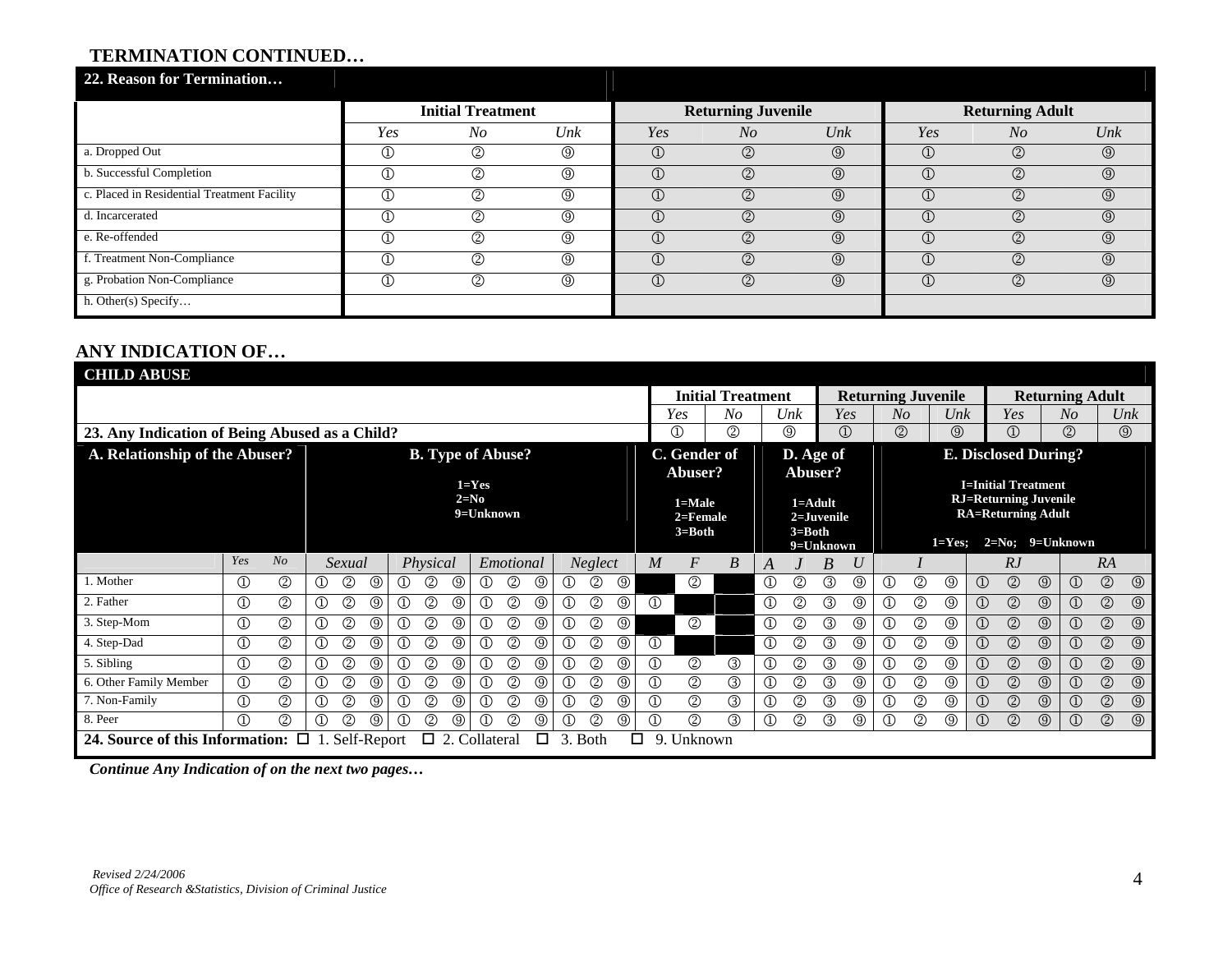#### **CONTINUED ANY INDICATION OF…**

|                                                                                   | <b>Initial Treatment</b><br>N <sub>o</sub><br>Yes<br>Unk |                    |                    |                       | <b>Returning Juvenile</b> |                           |                         | <b>Returning Adult</b> |                |
|-----------------------------------------------------------------------------------|----------------------------------------------------------|--------------------|--------------------|-----------------------|---------------------------|---------------------------|-------------------------|------------------------|----------------|
|                                                                                   | Yes<br>N <sub>O</sub>                                    |                    |                    |                       | $_{\textit{Unk}}$         | Yes                       | N <sub>O</sub>          | Unk                    |                |
| MENTAL HEALTH CONDITION/DIAGNOSIS                                                 |                                                          |                    |                    |                       |                           |                           |                         |                        |                |
| 25. Any Indication of a Mental Health Condition/Diagnosis?                        | $\circled{1}$                                            | $\overline{\circ}$ | $^{\circledR}$     | $\circled{1}$         | $\circledcirc$            | $\circledcirc$            | $\circled{1}$           | $\circledcirc$         | $\circledcirc$ |
| 25a. If Yes, what type of disorder(s)?                                            |                                                          |                    |                    |                       |                           |                           |                         |                        |                |
|                                                                                   |                                                          |                    |                    |                       |                           |                           |                         |                        |                |
| 26. Any Indication of Medication Use Prior to RSA:                                | $\overline{\oplus}$                                      | $\overline{\circ}$ | $\circledcirc$     | $\overline{\bigcirc}$ | $\overline{O}$            | $\circledcirc$            | $\overline{\bigcirc}$   | $\overline{\circ}$     | $\circledcirc$ |
| 26a. If yes, what type of medication                                              |                                                          |                    |                    |                       |                           |                           |                         |                        |                |
| 27. Any Indication of Medication Use Currently at RSA:                            | $\circled{1}$                                            | $\overline{\circ}$ | $^{\circledR}$     | $\circled{1}$         | $\overline{O}$            | $\circledcirc$            | $\overline{\bigcirc}$   | $\overline{O}$         | $\circledcirc$ |
| 27a. If yes, what type of medication                                              |                                                          |                    |                    |                       |                           |                           |                         |                        |                |
|                                                                                   |                                                          |                    |                    |                       |                           |                           |                         |                        |                |
| 28. Source of this Information: $\Box$ 1. Self-Report $\Box$ 2. Collateral        | $\Box$ 3. Both                                           |                    | $\Box$ 9. Unknown  |                       |                           |                           |                         |                        |                |
| <b>LEARNING DISABILITY</b>                                                        |                                                          |                    |                    |                       |                           |                           |                         |                        |                |
| 29. Any Indication of a learning disability?                                      | $\overline{0}$                                           | $\overline{\circ}$ | $^\circledR$       | $\mathbb{O}$          | $\circledcirc$            | $\circledcirc$            | $\circled{1}$           | $\circledcirc$         | $\circledS$    |
| 29a. If Yes, what type of learning disability(s)?                                 |                                                          |                    |                    |                       |                           |                           |                         |                        |                |
| 30. Source of this Information: $\Box$ 1. Self-Report<br>$\Box$ 2. Collateral     | $\Box$ 3. Both                                           |                    | $\Box$ 9. Unknown  |                       |                           |                           |                         |                        |                |
| <b>FAILING A GRADE?</b>                                                           |                                                          |                    |                    |                       |                           |                           |                         |                        |                |
| 31. Any Indication of failing a grade?                                            | $\overline{0}$                                           | $\overline{\circ}$ | $\circledcirc$     | $\overline{1}$        | $\overline{O}$            | $\circledcirc$            | $\overline{①}$          | $\overline{O}$         | $\circledcirc$ |
| 31a. If Yes, what grade(s) failed?                                                |                                                          |                    |                    |                       |                           |                           |                         |                        |                |
| 32. Any Indication of being Suspended from School?                                | $\overline{\oplus}$                                      | $\overline{\circ}$ | $^{\circledR}$     | $\overline{0}$        | $\circledcirc$            | $\overline{\circledcirc}$ | $\circled{1}$           | $\overline{O}$         | $\circledcirc$ |
| 32a. If Yes, Reason for Suspension?                                               |                                                          |                    |                    |                       |                           |                           |                         |                        |                |
| 33. Any Indication of being Expelled from School?                                 | $\overline{\mathbb{O}}$                                  | $\circledcirc$     | $\overline{\circ}$ | $\overline{0}$        | $\circledcirc$            | $\overline{\circledcirc}$ | $\overline{\mathbb{O}}$ | $\circledcirc$         | $\circledcirc$ |
| 33a. If Yes, Reason for Expulsion?                                                |                                                          |                    |                    |                       |                           |                           |                         |                        |                |
| <b>34. Source of this Information:</b> $\Box$ 1. Self-Report $\Box$ 2. Collateral | $\Box$ 3. Both                                           |                    | $\Box$ 9. Unknown  |                       |                           |                           |                         |                        |                |

*Continue Any Indication of on the next page…*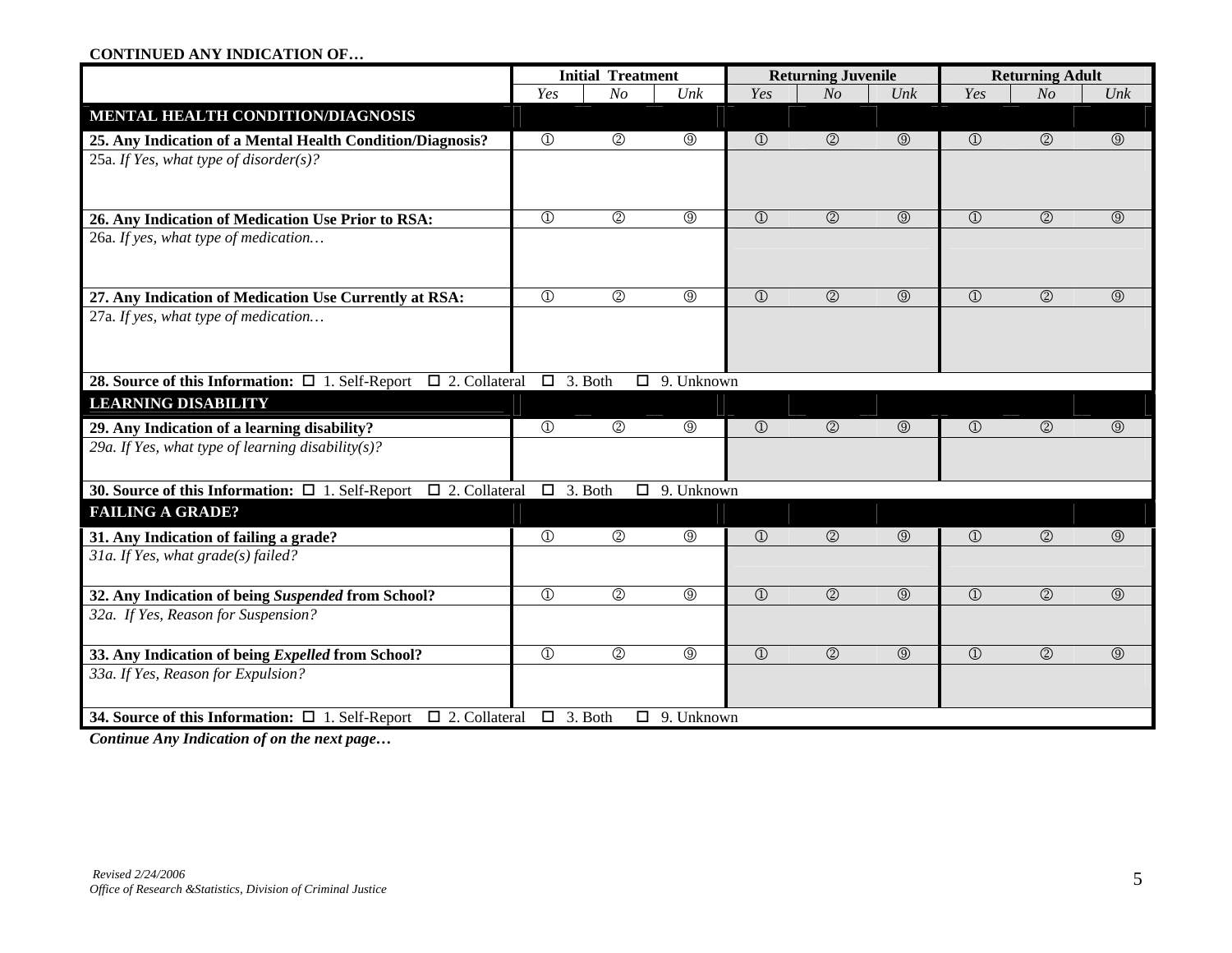#### **CONTINUED ANY INDICATION OF…**

|                                                                                |                | <b>Initial Treatment</b> |                |                                | <b>Returning Juvenile</b> |             |                                   | <b>Returning Adult</b> |                   |
|--------------------------------------------------------------------------------|----------------|--------------------------|----------------|--------------------------------|---------------------------|-------------|-----------------------------------|------------------------|-------------------|
|                                                                                | Yes            | No                       | Unk            | Yes                            | No                        | Unk         | Yes                               | No                     | $_{\textit{Unk}}$ |
| <b>HISTORY OF</b>                                                              |                |                          |                |                                |                           |             |                                   |                        |                   |
| 35. Any History of Fire Setting?                                               | $^{\circledR}$ | ②                        | $\circled{0}$  | $\circled{1}$                  | $^{\circledR}$            | ◎           | $^{\textcircled{\scriptsize{1}}}$ | $^{\circledR}$         | $\circledcirc$    |
| 35a. Source of this Information: $\Box$ 1. Self-Report $\Box$ 2. Collateral    |                | $\Box$ 3. Both<br>□      | 9. Unknown     |                                |                           |             |                                   |                        |                   |
| 36. Any History of Cruelty to Animals?                                         | $^\copyright$  | $^{\circledR}$           | $\circled{0}$  | $\textcircled{\scriptsize{1}}$ | $^{\circledR}$            | ◎           | $\bigcirc$                        | $^{\circledR}$         | $\circledS$       |
| 36a. Source of this Information: $\Box$ 1. Self-Report $\Box$ 2. Collateral    |                | $\Box$ 3. Both<br>□      | 9. Unknown     |                                |                           |             |                                   |                        |                   |
| 37. Any History of Bed Wetting?                                                | ①              | $\circled{2}$            | $\circledS$    | $\textcircled{\scriptsize{1}}$ | ②                         | $\circledS$ | $^{\textcircled{\scriptsize{1}}}$ | $^{\circledR}$         | $\circledcirc$    |
| $\Box$ 2. Collateral<br>37a. Source of this Information: $\Box$ 1. Self-Report |                | $\Box$ 3. Both<br>□      | 9. Unknown     |                                |                           |             |                                   |                        |                   |
| 38. Any History of Head Injuries?                                              | ⊕              | (2)                      | $\circledcirc$ | $\textcircled{\scriptsize{1}}$ | $^{\circledR}$            | ◎           | $^{\textcircled{\scriptsize{1}}}$ | ②                      | $\circled{9}$     |
| (If there is any mention of an injury to the head, record it)                  |                |                          |                |                                |                           |             |                                   |                        |                   |
| 38a. Source of this Information: $\Box$ 1. Self-Report $\Box$ 2. Collateral    |                | $\Box$ 3. Both<br>□      | 9. Unknown     |                                |                           |             |                                   |                        |                   |
| 39. Other(s) Specify                                                           |                |                          |                |                                |                           |             |                                   |                        |                   |
| 39a. Source of this Information: $\Box$ 1. Self-Report $\Box$ 2. Collateral    |                | $\Box$ 3. Both<br>$\Box$ | 9. Unknown     |                                |                           |             |                                   |                        |                   |

### **MONTHLY PROGRESS REPORTS:**

| <b>Total Number of Treatment Sessions:</b> |                          |          |        |           |                           |        |           |                        |        |
|--------------------------------------------|--------------------------|----------|--------|-----------|---------------------------|--------|-----------|------------------------|--------|
|                                            | <b>Initial Treatment</b> |          |        |           | <b>Returning Juvenile</b> |        |           | <b>Returning Adult</b> |        |
|                                            | Scheduled                | Attended | Missed | Scheduled | Attended                  | Missed | Scheduled | Attended               | Missed |
| <b>40. Individual Sessions:</b>            |                          |          |        |           |                           |        |           |                        |        |
| 41. Group Sessions:                        |                          |          |        |           |                           |        |           |                        |        |
| <b>42. Family Sessions:</b>                |                          |          |        |           |                           |        |           |                        |        |
| 43. Individual/Family:                     |                          |          |        |           |                           |        |           |                        |        |
| 44. Parent Group:                          |                          |          |        |           |                           |        |           |                        |        |
| 45. Other:                                 |                          |          |        |           |                           |        |           |                        |        |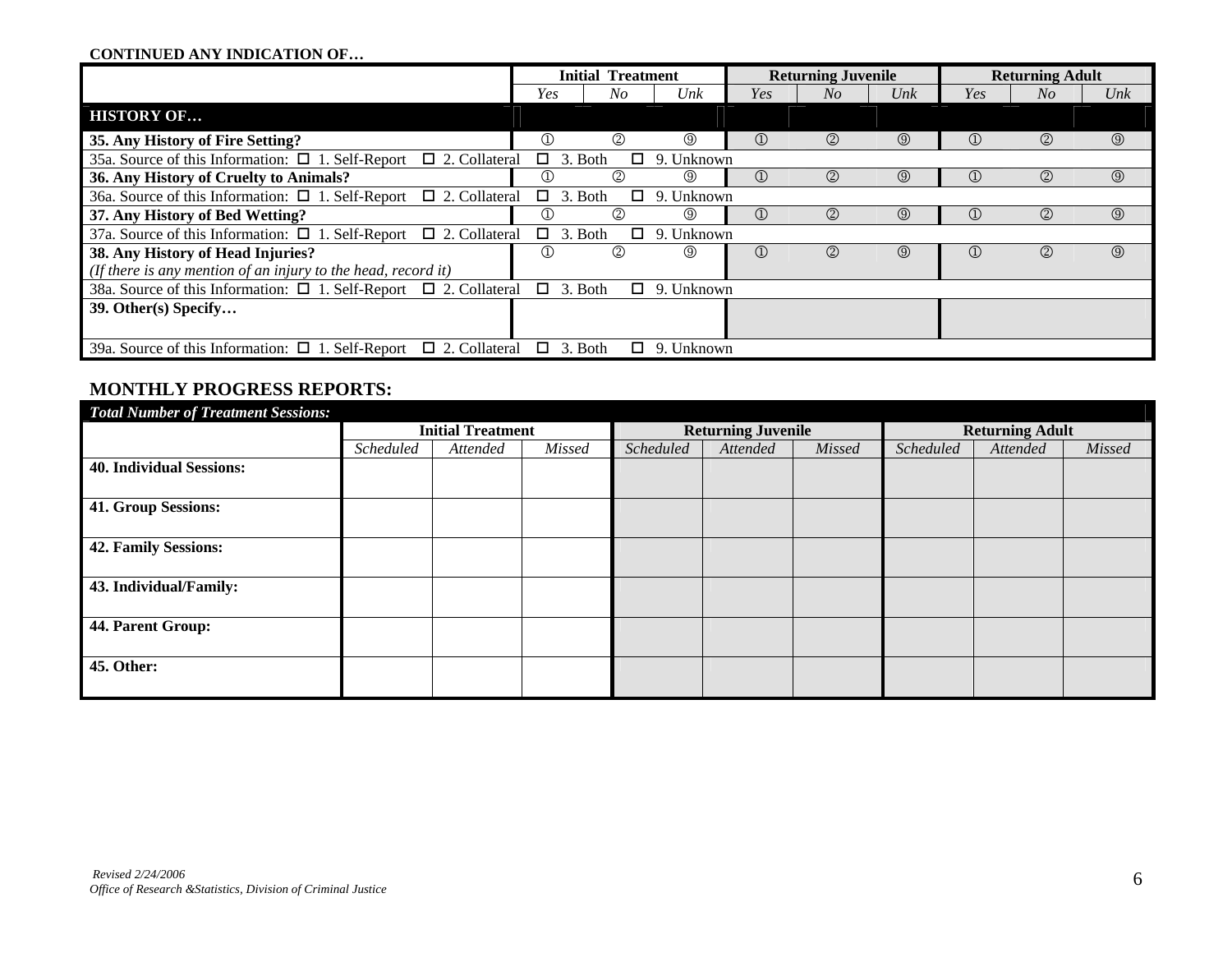### **INSTRUCTIONS:**   *FILL OUT THE TABLE THAT CORRESPONDS WITH THE AGE OF THE OFFENDER (EITHER Q46 OR Q47).*

| 46. FILL OUT FOR THOSE 13+ YEARS OLD (Fill in the score) 9=Unknown; 333=NA |                          |                    |                     |                           |                     |                        |
|----------------------------------------------------------------------------|--------------------------|--------------------|---------------------|---------------------------|---------------------|------------------------|
|                                                                            | <b>Initial Treatment</b> |                    |                     | <b>Returning Juvenile</b> |                     | <b>Returning Adult</b> |
|                                                                            | $3rd$ from               | $3rd$ from         | $3rd$ from          | $3rd$ from                | $3rd$ from          | $3rd$ from             |
|                                                                            | <b>Start Report</b>      | <b>Last Report</b> | <b>Start Report</b> | <b>Last Report</b>        | <b>Start Report</b> | <b>Last Report</b>     |
| a. Completion of assignments                                               |                          |                    |                     |                           |                     |                        |
| b. Quality of assignments completed                                        |                          |                    |                     |                           |                     |                        |
| c. Adheres to program rules/guidelines                                     |                          |                    |                     |                           |                     |                        |
| d. Maintain financial responsibility for treatment                         |                          |                    |                     |                           |                     |                        |
| e. Appropriate participation in sessions                                   |                          |                    |                     |                           |                     |                        |
| f. Willing to address personal issues in sessions                          |                          |                    |                     |                           |                     |                        |
| g. Accepts feedback without denial or defensiveness                        |                          |                    |                     |                           |                     |                        |
| h. Ability/willingness to utilize feedback                                 |                          |                    |                     |                           |                     |                        |
| i. Ability to give other constructive feedback                             |                          |                    |                     |                           |                     |                        |
| j. Accepts responsibility for sexual offense                               |                          |                    |                     |                           |                     |                        |
| k. Acknowledgement/awareness of victim impact                              |                          |                    |                     |                           |                     |                        |
| l. Knowledge of sexual assault cycle                                       |                          |                    |                     |                           |                     |                        |
| m. Acknowledgement of sexual deviance patterns                             |                          |                    |                     |                           |                     |                        |
| n. Decrease in power/control behaviors                                     |                          |                    |                     |                           |                     |                        |
| o. Awareness of high risk situations                                       |                          |                    |                     |                           |                     |                        |
| p. Utilization of newly learned skills                                     |                          |                    |                     |                           |                     |                        |
| q. At risk $(I=Yes; 2=No; 3=NA; 9=Unknown)$                                |                          |                    |                     |                           |                     |                        |
| <b>OVERALL SCORES</b>                                                      |                          |                    |                     |                           |                     |                        |
| r. Overall Group Participation Score                                       |                          |                    |                     |                           |                     |                        |
| s. Overall Individual Participation Score                                  |                          |                    |                     |                           |                     |                        |
| t. Overall Treatment Compliance Score                                      |                          |                    |                     |                           |                     |                        |
| u. Overall Score                                                           |                          |                    |                     |                           |                     |                        |

| 47. FILL OUT FOR THOSE 12 YEARS OLD & UNDER (Fill in the score) 9= Unknown; 333=NA |                     |                          |                     |                           |
|------------------------------------------------------------------------------------|---------------------|--------------------------|---------------------|---------------------------|
|                                                                                    |                     | <b>Initial Treatment</b> |                     | <b>Returning Juvenile</b> |
|                                                                                    | $3rd$ from          | $3rd$ from               | $3rd$ from          | $3rd$ from                |
|                                                                                    | <b>Start Report</b> | <b>Last Report</b>       | <b>Start Report</b> | <b>Last Report</b>        |
| a. Obeys contract rules/guidelines                                                 |                     |                          |                     |                           |
| b. Maintain financial responsibility for treatment services                        |                     |                          |                     |                           |
| c. Parent/Guardian participation in treatment                                      |                     |                          |                     |                           |
| d. Follows rules during group/individual sessions                                  |                     |                          |                     |                           |
| e. Talks about own thoughts and feelings in sessions                               |                     |                          |                     |                           |
| f. Listens to feedback from other peers/therapists                                 |                     |                          |                     |                           |
| g. Uses feedback to change own behavior                                            |                     |                          |                     |                           |
| h. Willing to give peers non-offensive feedback                                    |                     |                          |                     |                           |
| i. Responsibility for own inappropriate sexual touching                            |                     |                          |                     |                           |
| j. Develop understanding how sexual actions affect others                          |                     |                          |                     |                           |
| k. Knows steps leading to inappropriate sexual touching                            |                     |                          |                     |                           |
| 1. Knows/displays difference appropriate sexual touching                           |                     |                          |                     |                           |
| m. Doesn't use negative power/control to solve problems                            |                     |                          |                     |                           |
| n. Is applying new things learned in group sessions                                |                     |                          |                     |                           |
| o. Will talk problems contribute to sexual touching                                |                     |                          |                     |                           |
| p. At risk $(I=Yes; 2=No; 3=NA; 9=Unknown)$                                        |                     |                          |                     |                           |
| <b>OVERALL SCORES</b>                                                              |                     |                          |                     |                           |
| q. Overall Group Participation Score                                               |                     |                          |                     |                           |
| r. Overall Individual Participation Score                                          |                     |                          |                     |                           |
| s. Overall Treatment Compliance Score                                              |                     |                          |                     |                           |
| t. Overall Score                                                                   |                     |                          |                     |                           |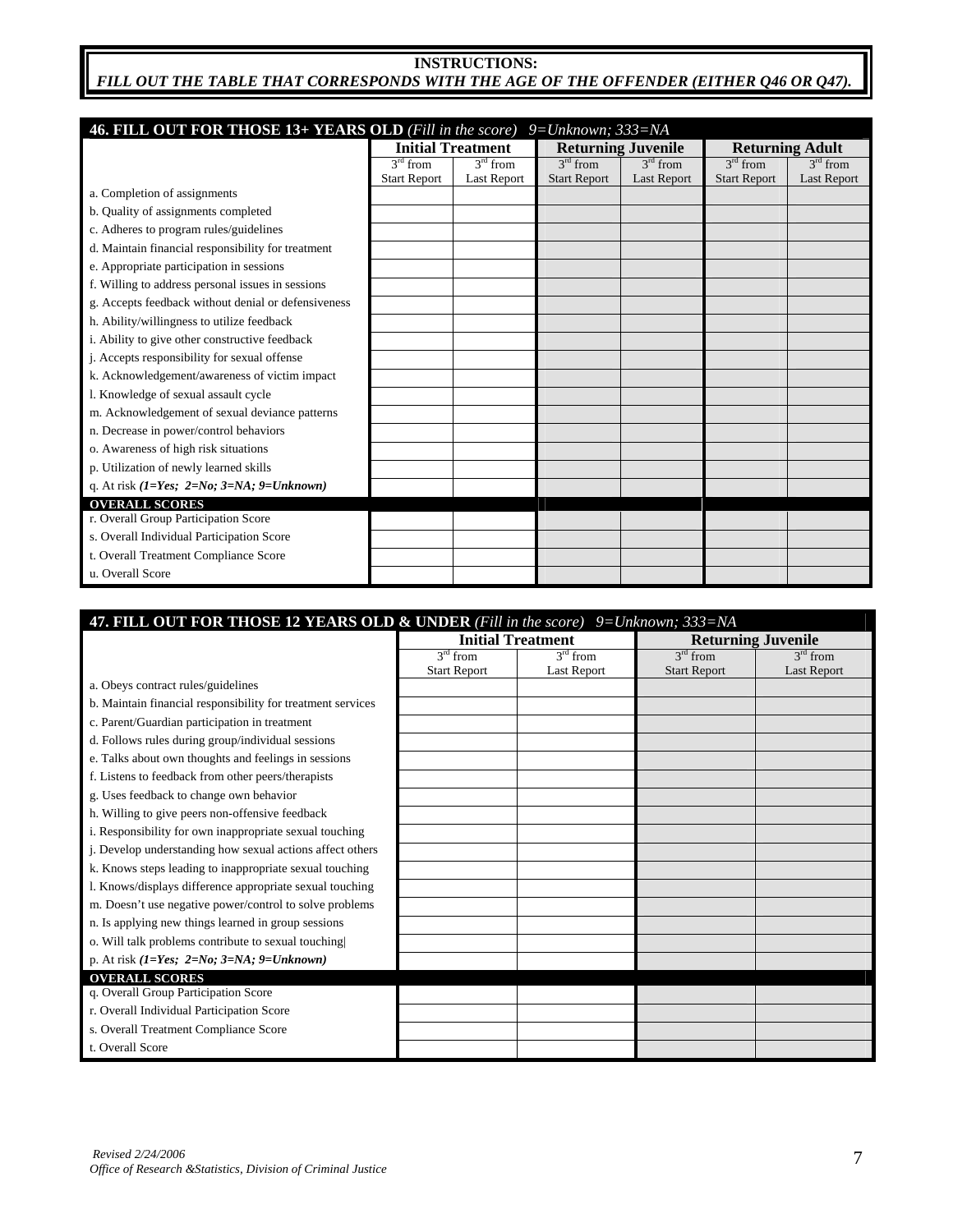#### **ASSESSMENTS:**

| 48. Minnesota Multiphasic Personality Inventory (MMPI)                      |                                                                         |                                                   |           |                                                                         |                                                    |                                                                                    |                                                   |           |
|-----------------------------------------------------------------------------|-------------------------------------------------------------------------|---------------------------------------------------|-----------|-------------------------------------------------------------------------|----------------------------------------------------|------------------------------------------------------------------------------------|---------------------------------------------------|-----------|
|                                                                             |                                                                         | <b>Initial Treatment</b>                          |           |                                                                         | <b>Returning Juvenile</b>                          |                                                                                    | <b>Returning Adult</b>                            |           |
| Type of Test                                                                | <b>Taken Test</b>                                                       | Done by                                           | Date      | <b>Taken Test</b>                                                       | Done by<br>Date                                    | <b>Taken Test</b>                                                                  | Done by                                           | Date      |
|                                                                             |                                                                         | RSA or                                            |           |                                                                         | RSA or                                             |                                                                                    | RSA or                                            |           |
|                                                                             | $1 = Yes$                                                               | Non-RSA                                           | $(MM-DD-$ | $1 = Yes$                                                               | $(MM\text{-}DD\text{-}$<br>Non-RSA                 | $1 = Yes$                                                                          | Non-RSA                                           | $(MM-DD-$ |
|                                                                             | $2 = No$<br>$3 = Yes$ , but results<br>not in the file<br>$9 = Unknown$ | $I = RSA$<br>$2 = Non-RSA$<br>$9 = Unknown$       | YYYY)     | $2 = No$<br>$3 = Yes$ , but results<br>not in the file<br>$9 = Unknown$ | YYYYY<br>$I = RSA$<br>$2 = Non-RSA$<br>$9=Unknown$ | $2 = No$<br>$3 = Yes$ , but results<br>not in the file<br>$9=Unknown$              | $I = RSA$<br>$2 = Non-RSA$<br>$9=Unknown$         | YYYY      |
| a. Minnesota Multiphasic<br>Personality Inventory (MMPI):                   | $\circled{1}$<br>$\circled{2}$<br>$\circled{3}$<br>$^{\circledR}$       | $^{\circledR}$<br>$\circledcirc$<br>$\circled{1}$ |           | $\circled{2}$<br>$\circled{1}$<br>$\circled{3}$<br>$\circledcirc$       | $\circledcirc$<br>$\circled{1}$<br>$\circledcirc$  | $\textcircled{\scriptsize{1}}$<br>$\circled{2}$<br>$\circled{3}$<br>$\circledcirc$ | $\circled{2}$<br>$\circled{1}$<br>$\circledcirc$  |           |
| b. Minnesota Multiphasic<br>Personality Inventory-2<br>$(MMPI-2)$ :         | $^{\circledR}$<br>$^{\circledR}$<br>③<br>$\circledcirc$                 | $\circled{2}$<br>$\circledcirc$<br>$\circled{1}$  |           | $\circled{1}$<br>$\circled{2}$<br>$\circled{3}$<br>$\circledcirc$       | $\circled{2}$<br>$\circled{0}$<br>$\circled{1}$    | $\circled{1}$<br>$\circledcirc$<br>$^{\circledR}$<br>$\circled{3}$                 | $\circledcirc$<br>$\circled{1}$<br>$\circledcirc$ |           |
| c. Minnesota Multiphasic<br>Personality Inventory-<br>Adolescents (MMPI-A): | $^{\circledR}$<br>$^{\circledR}$<br>③<br>$^{\circledR}$                 | $^{\circledR}$<br>$^{\circledR}$<br>$\circled{1}$ |           | $\circled{1}$<br>$\circledcirc$<br>$\circled{3}$<br>$\circledcirc$      | $\circledcirc$<br>$\circledcirc$<br>$\circled{1}$  |                                                                                    |                                                   |           |

|                         | 49. MMPI SCORES (Fill in the score) |                                     |                                  |                     |                                    | 50. MMPI-2 Scores (Fill in the score) |                                  |                           | <b>51. MMPI-A Scores (Fill in the score)</b> |                                     |
|-------------------------|-------------------------------------|-------------------------------------|----------------------------------|---------------------|------------------------------------|---------------------------------------|----------------------------------|---------------------------|----------------------------------------------|-------------------------------------|
|                         | <b>Initial</b><br><b>Treatment</b>  | <b>Returning</b><br><b>Juvenile</b> | <b>Returning</b><br><b>Adult</b> |                     | <b>Initial</b><br><b>Treatment</b> | <b>Returning</b><br>Juvenile          | <b>Returning</b><br><b>Adult</b> |                           | <b>Initial</b><br><b>Treatment</b>           | <b>Returning</b><br><b>Juvenile</b> |
| $\ddot{\cdot}$          |                                     |                                     |                                  | $\ddot{\textbf{?}}$ |                                    |                                       |                                  | $\boldsymbol{\mathsf{?}}$ |                                              |                                     |
| L                       |                                     |                                     |                                  | L                   |                                    |                                       |                                  | <b>VRIN</b>               |                                              |                                     |
| $\mathbf F$             |                                     |                                     |                                  | $\mathbf F$         |                                    |                                       |                                  | <b>TRIN</b>               |                                              |                                     |
| $\overline{\mathbf{K}}$ |                                     |                                     |                                  | $\mathbf K$         |                                    |                                       |                                  | F1                        |                                              |                                     |
| Hs                      |                                     |                                     |                                  | Hs                  |                                    |                                       |                                  | F2                        |                                              |                                     |
| $\mathbf D$             |                                     |                                     |                                  | D                   |                                    |                                       |                                  | F                         |                                              |                                     |
| <b>Hy</b>               |                                     |                                     |                                  | <b>Hy</b>           |                                    |                                       |                                  | L                         |                                              |                                     |
| Pd                      |                                     |                                     |                                  | Pd                  |                                    |                                       |                                  | $\mathbf K$               |                                              |                                     |
| Mf                      |                                     |                                     |                                  | Mf                  |                                    |                                       |                                  | Hs                        |                                              |                                     |
| Pa                      |                                     |                                     |                                  | Pa                  |                                    |                                       |                                  | D                         |                                              |                                     |
| Pt                      |                                     |                                     |                                  | P <sub>t</sub>      |                                    |                                       |                                  | <b>Hy</b>                 |                                              |                                     |
| <b>Sc</b>               |                                     |                                     |                                  | <b>Sc</b>           |                                    |                                       |                                  | Pd                        |                                              |                                     |
| Ma                      |                                     |                                     |                                  | Ma                  |                                    |                                       |                                  | Mf                        |                                              |                                     |
| Si                      |                                     |                                     |                                  | Si                  |                                    |                                       |                                  | Pa                        |                                              |                                     |
| $\mathbf A$             |                                     |                                     |                                  |                     |                                    |                                       |                                  | <b>Pt</b>                 |                                              |                                     |
| $\mathbf R$             |                                     |                                     |                                  |                     |                                    |                                       |                                  | <b>Sc</b>                 |                                              |                                     |
| $\mathbf{E}\mathbf{s}$  |                                     |                                     |                                  |                     |                                    |                                       |                                  | Ma                        |                                              |                                     |
| <b>MAC</b>              |                                     |                                     |                                  |                     |                                    |                                       |                                  | Si                        |                                              |                                     |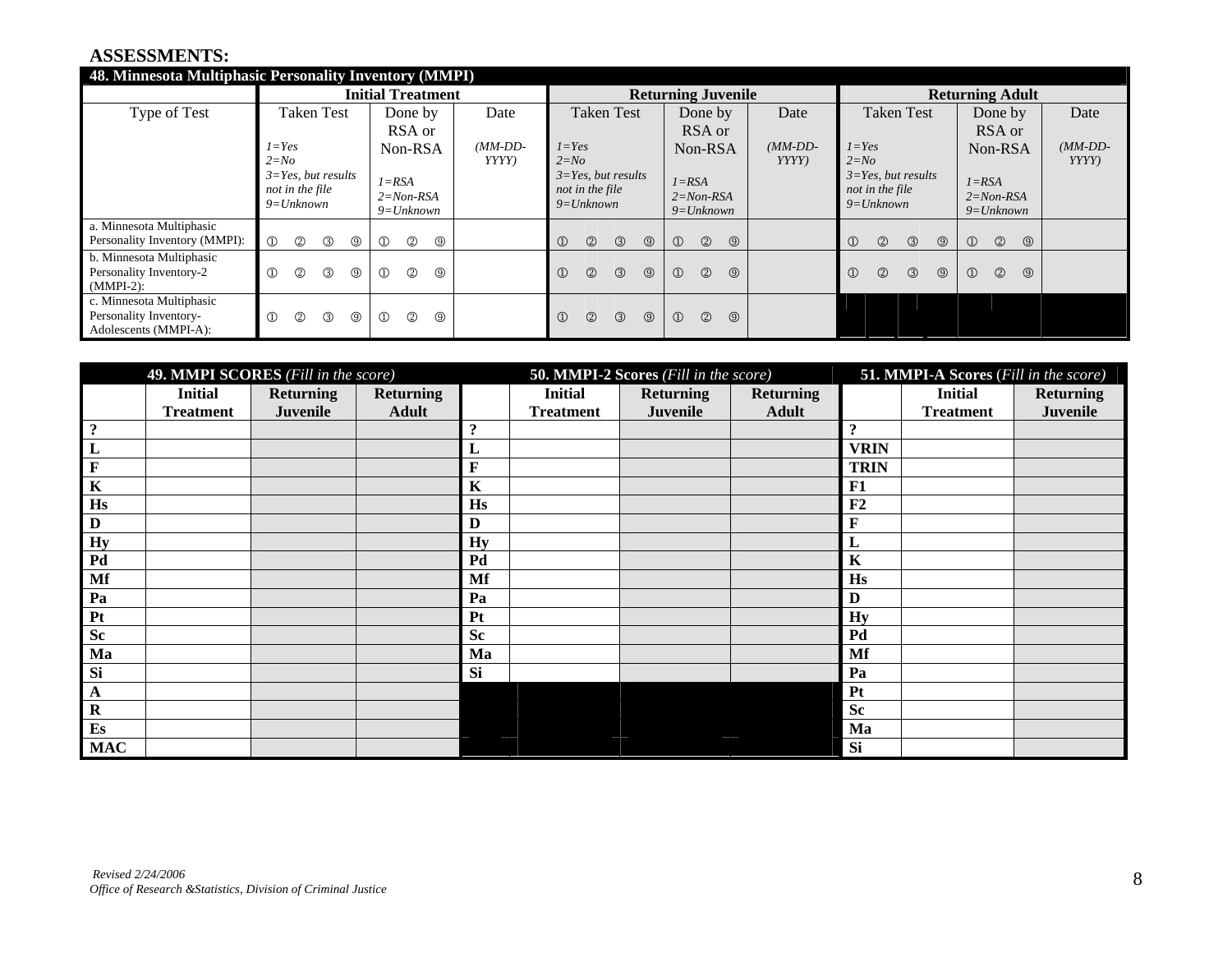#### **CONTINUED ASSESSMENTS…**

| 52. Multiphasic Sex Inventory (MSI)                 |                                                                     |                                                  |                    |                                                                    |                                                   |                                  |                                                                    |                                                  |                   |
|-----------------------------------------------------|---------------------------------------------------------------------|--------------------------------------------------|--------------------|--------------------------------------------------------------------|---------------------------------------------------|----------------------------------|--------------------------------------------------------------------|--------------------------------------------------|-------------------|
|                                                     |                                                                     | <b>Initial Treatment</b>                         |                    |                                                                    | <b>Returning Juvenile</b>                         |                                  |                                                                    | <b>Returning Adult</b>                           |                   |
| Type of Test                                        | <b>Taken Test</b>                                                   | Done by                                          | Date               | <b>Taken Test</b>                                                  | Done by                                           | Date                             | <b>Taken Test</b>                                                  | Done by                                          | Date              |
|                                                     |                                                                     | RSA or                                           |                    |                                                                    | RSA or                                            |                                  |                                                                    | RSA or                                           |                   |
|                                                     | $I = Yes$<br>$2 = No$                                               | Non-RSA                                          | $(MM-DD-$<br>YYYY) | $1 = Yes$<br>$2 = No$                                              | Non-RSA                                           | $(MM\text{-}DD\text{-}$<br>YYYYY | $1 = Yes$<br>$2 = No$                                              | Non-RSA                                          | $(MM-DD-$<br>YYYY |
|                                                     | $3 = Yes$ , but results<br>not in the file<br>$9 = Unknown$         | $I = RSA$<br>$2 = Non-RSA$<br>$9 = Unknown$      |                    | $3 = Yes$ , but results<br>not in the file<br>$9=Unknown$          | $I = RSA$<br>$2 = Non-RSA$<br>$9=Unknown$         |                                  | $3 = Yes$ , but results<br>not in the file<br>$9=Unknown$          | $I = RSA$<br>$2 = Non-RSA$<br>$9=Unknown$        |                   |
| a. Multiphasic Sex Inventory<br>(MSI):              | $^{\circledR}$<br>$^{\circledR}$<br>$^{\circledR}$<br>③             | $\circled{2}$<br>$\circled{1}$<br>$\circledcirc$ |                    | $\circled{1}$<br>$\circledcirc$<br>$\circled{3}$<br>$\circledcirc$ | $\circled{2}$<br>$\circledcirc$<br>$\circled{1}$  |                                  | $\circled{1}$<br>$^{\circledR}$<br>$\circled{3}$<br>$\circledcirc$ | $\circled{1}$<br>$\circledcirc$<br>$\circled{0}$ |                   |
| b. Multiphasic Sex Inventory-<br>Juveniles (MSI-J): | $^{\circledR}$<br>$^{\circledR}$<br>$^{\circledR}$<br>$\circled{3}$ | $\circled{1}$<br>$^{\circledR}$<br>⊚             |                    | $\circled{1}$<br>$\circledcirc$<br>$\circled{3}$<br>$\circledcirc$ | $\circledcirc$<br>$\circledcirc$<br>$\circled{1}$ |                                  |                                                                    |                                                  |                   |

|                                                         | <b>CONTRACT</b><br>$\cdot \cdot$<br>Initial<br><b>Teatment</b> | Juvenile<br>Returning | Adult<br><b>Returning</b> |
|---------------------------------------------------------|----------------------------------------------------------------|-----------------------|---------------------------|
| $\alpha$ and<br>Motivation:<br>'reatment<br>evel<br>-ot |                                                                |                       |                           |

| <b>54. MSI or MSI-J Scores</b> (Fill in the numeric score) |                          |                           |                        |
|------------------------------------------------------------|--------------------------|---------------------------|------------------------|
|                                                            | <b>Initial Treatment</b> | <b>Returning Juvenile</b> | <b>Returning Adult</b> |
| a. Social/Sexual Desirability (SSD) Scale                  |                          |                           |                        |
| b. Sexual Obsessions (SO) Scale                            |                          |                           |                        |
| c. Cognitive Distortion/Immaturity (CDI) Scale             |                          |                           |                        |
| d. Justification (Ju) Index                                |                          |                           |                        |
| e. Treatment (TA) Index                                    |                          |                           |                        |
| f. Sex Knowledge and Beliefs (SKB) Scale                   |                          |                           |                        |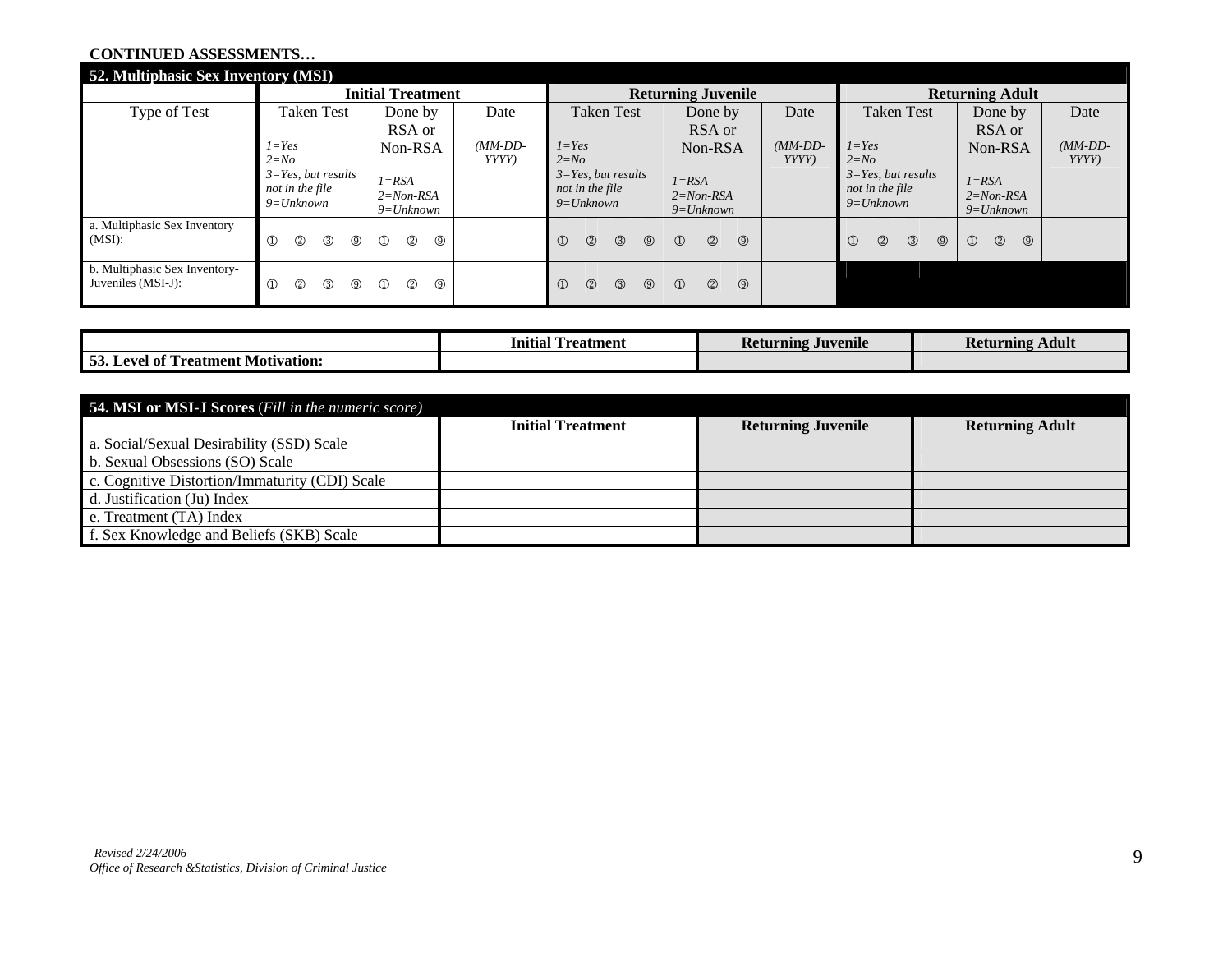# **PLETHSYMOGRAPH:** *(Record only the first ten plethsymographs, but also record the total number given)*

|                                               |               |   | <b>Initial Treatment</b> |          |               | <b>Returning Juvenile</b> |               |     | <b>Returning Adult</b> |  |  |
|-----------------------------------------------|---------------|---|--------------------------|----------|---------------|---------------------------|---------------|-----|------------------------|--|--|
| 55. Ever taken a plethysmograph test:         | $\circled{2}$ | ③ | $^{\circledR}$           | $\Omega$ | $\circled{2}$ | $\circled{3}$             | $\circled{9}$ | (2) | ③                      |  |  |
| 56. Total number of plethysmographs(s) taken? |               |   |                          |          |               |                           |               |     |                        |  |  |

| 57.                          |                                                                                                                                                                                           | <b>PPG</b> | <b>PPG</b> | <b>PPG</b> | <b>PPG</b> | <b>PPG</b> | <b>PPG</b> | <b>PPG</b> | <b>PPG</b> | <b>PPG</b> | <b>PPG</b> |
|------------------------------|-------------------------------------------------------------------------------------------------------------------------------------------------------------------------------------------|------------|------------|------------|------------|------------|------------|------------|------------|------------|------------|
|                              |                                                                                                                                                                                           | #1         | #2         | #3         | #4         | #5         | #6         | #7         | #8         | #9         | #10        |
| Date of Test:                | $(MM\text{-}DD\text{-}YYYY)$                                                                                                                                                              |            |            |            |            |            |            |            |            |            |            |
|                              |                                                                                                                                                                                           |            |            |            |            |            |            |            |            |            |            |
| <b>Tested During:</b>        | 1=Initial Treatment                                                                                                                                                                       |            |            |            |            |            |            |            |            |            |            |
|                              | 2=Returning Juvenile                                                                                                                                                                      |            |            |            |            |            |            |            |            |            |            |
|                              | 3=Returning Adult<br>4=Before RSA Treatment                                                                                                                                               |            |            |            |            |            |            |            |            |            |            |
|                              | 5=After RSA Treatment                                                                                                                                                                     |            |            |            |            |            |            |            |            |            |            |
| <b>Initial Test or</b>       | $1 =$ Initial                                                                                                                                                                             |            |            |            |            |            |            |            |            |            |            |
| <b>Recheck</b>               | 2=Recheck                                                                                                                                                                                 |            |            |            |            |            |            |            |            |            |            |
|                              | $9 =$ Unknown                                                                                                                                                                             |            |            |            |            |            |            |            |            |            |            |
|                              | Areas of Arousal (Fill in the bubble to indicate whether the plethysmograph indicate arousal areas from the following cues: 1= significant; 2= not significant; 3=cue not run; 9=unknown) |            |            |            |            |            |            |            |            |            |            |
| <b>Juvenile Cues</b>         |                                                                                                                                                                                           |            |            |            |            |            |            |            |            |            |            |
| d. FA Voyeurism              |                                                                                                                                                                                           |            |            |            |            |            |            |            |            |            |            |
| e. MC Coercive Intercourse   |                                                                                                                                                                                           |            |            |            |            |            |            |            |            |            |            |
| f. Ma- Coercive Intercourse  |                                                                                                                                                                                           |            |            |            |            |            |            |            |            |            |            |
| g. FC Coercive Intercourse   |                                                                                                                                                                                           |            |            |            |            |            |            |            |            |            |            |
| h. Fa+ Rape                  |                                                                                                                                                                                           |            |            |            |            |            |            |            |            |            |            |
| i. Fa+ Intercourse           |                                                                                                                                                                                           |            |            |            |            |            |            |            |            |            |            |
| j. Fa-Coercive Intercourse   |                                                                                                                                                                                           |            |            |            |            |            |            |            |            |            |            |
| k. Fa+ Frottage              |                                                                                                                                                                                           |            |            |            |            |            |            |            |            |            |            |
| l. Sister/Niece Intercourse  |                                                                                                                                                                                           |            |            |            |            |            |            |            |            |            |            |
| m. Ma+ Physical Aggression   |                                                                                                                                                                                           |            |            |            |            |            |            |            |            |            |            |
| n. Ma-Intercourse            |                                                                                                                                                                                           |            |            |            |            |            |            |            |            |            |            |
| o. Fa+ Exhibitionism         |                                                                                                                                                                                           |            |            |            |            |            |            |            |            |            |            |
| p. Fa-Intercourse            |                                                                                                                                                                                           |            |            |            |            |            |            |            |            |            |            |
| q. Brother/Nephew Masturbate |                                                                                                                                                                                           |            |            |            |            |            |            |            |            |            |            |
| r. Control Cue               |                                                                                                                                                                                           |            |            |            |            |            |            |            |            |            |            |
| s. Fa+ Physical Aggression   |                                                                                                                                                                                           |            |            |            |            |            |            |            |            |            |            |
| t. Ma+ Mutual Masturbation   |                                                                                                                                                                                           |            |            |            |            |            |            |            |            |            |            |
| u. Ma+ Rape                  |                                                                                                                                                                                           |            |            |            |            |            |            |            |            |            |            |
| v. FA Rape                   |                                                                                                                                                                                           |            |            |            |            |            |            |            |            |            |            |

*Continue on the next page for adult cues…*

*Revised 2/24/2006* 

*Revised 2/24/2006 Construction of Criminal Justice 10 J Office of Research &Statistics, Division of Criminal Justice* **10** *Office of Research &Statistics, Division of Criminal Justice*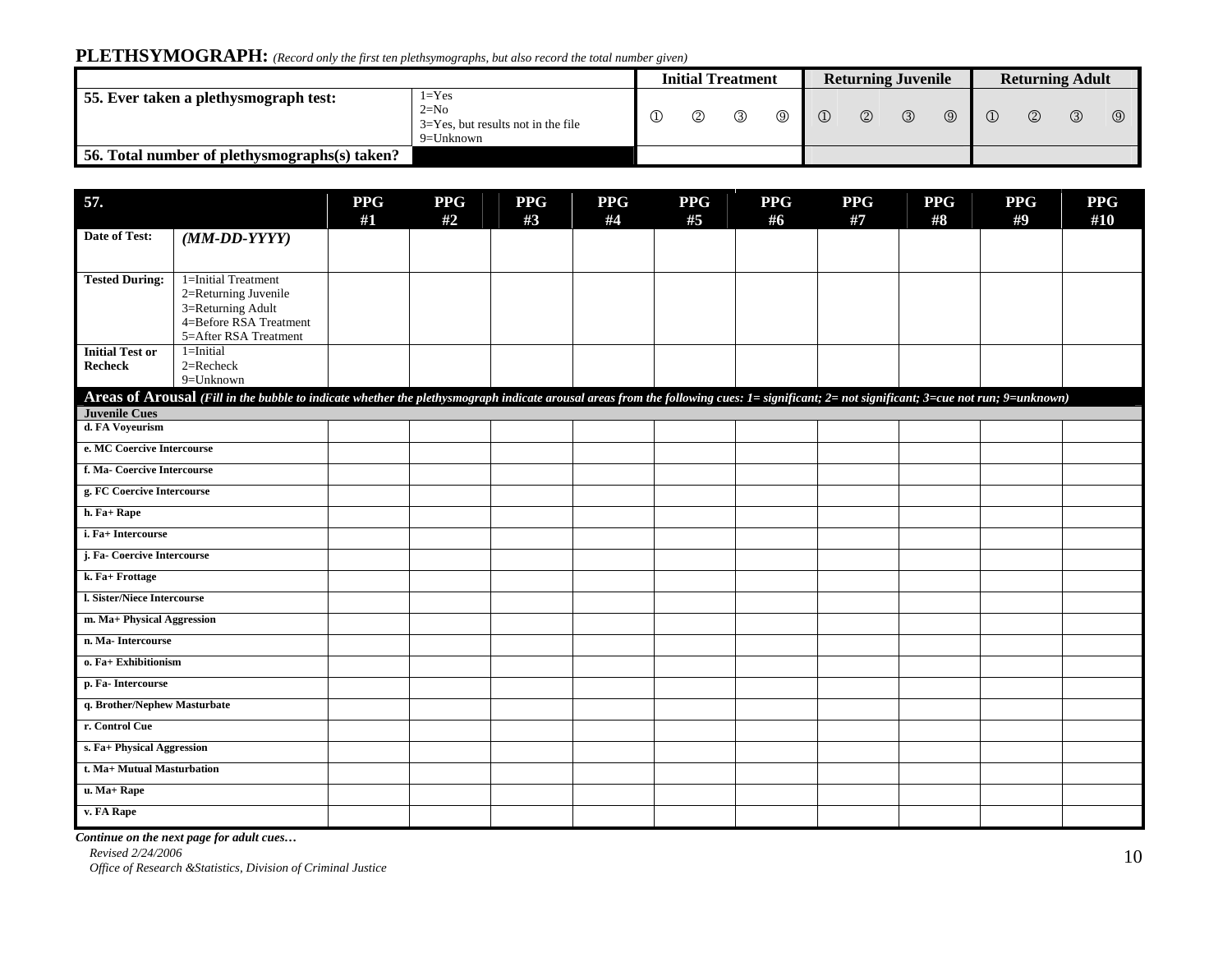Continued...Q57. *(Fill in the bubble to indicate whether the plethysmograph indicate arousal areas from the following cues: 1= significant; 2= not significant; 3=cue not run; 9=unknown)* 

|                    | <b>PPG</b><br>#1 | <b>PPG</b><br>#2 | <b>PPG</b><br>#3 | <b>PPG</b><br>#4 | <b>PPG</b><br>#5 | <b>PPG</b><br>#6 | <b>PPG</b><br>#7 | <b>PPG</b><br>#8 | <b>PPG</b><br>#9 | <b>PPG</b><br>#10 |
|--------------------|------------------|------------------|------------------|------------------|------------------|------------------|------------------|------------------|------------------|-------------------|
| <b>Adult Cues</b>  |                  |                  |                  |                  |                  |                  |                  |                  |                  |                   |
| w. BASELINE        |                  |                  |                  |                  |                  |                  |                  |                  |                  |                   |
| x. F-TEEN-CMP      |                  |                  |                  |                  |                  |                  |                  |                  |                  |                   |
| y. M-ADLT-CON      |                  |                  |                  |                  |                  |                  |                  |                  |                  |                   |
| $z$ . F-PR/S-C     |                  |                  |                  |                  |                  |                  |                  |                  |                  |                   |
| aa. F-ADLT-CON     |                  |                  |                  |                  |                  |                  |                  |                  |                  |                   |
| bb. M-PR/S-CMP     |                  |                  |                  |                  |                  |                  |                  |                  |                  |                   |
| cc. M-TEEN-C       |                  |                  |                  |                  |                  |                  |                  |                  |                  |                   |
| dd. F-INFANT       |                  |                  |                  |                  |                  |                  |                  |                  |                  |                   |
| ee. F-GRMR-CMP     |                  |                  |                  |                  |                  |                  |                  |                  |                  |                   |
| ff. M-TEEN-CMP     |                  |                  |                  |                  |                  |                  |                  |                  |                  |                   |
| gg. F-ADLT-X       |                  |                  |                  |                  |                  |                  |                  |                  |                  |                   |
| hh. M-GRMR-CMP     |                  |                  |                  |                  |                  |                  |                  |                  |                  |                   |
| ii. F-ADLT-C       |                  |                  |                  |                  |                  |                  |                  |                  |                  |                   |
| jj. M-GRMR-C       |                  |                  |                  |                  |                  |                  |                  |                  |                  |                   |
| kk. M-INFANT       |                  |                  |                  |                  |                  |                  |                  |                  |                  |                   |
| II. F-GRMR-C       |                  |                  |                  |                  |                  |                  |                  |                  |                  |                   |
| mm. M-ADLT-C       |                  |                  |                  |                  |                  |                  |                  |                  |                  |                   |
| nn. F-PR/S-CMP     |                  |                  |                  |                  |                  |                  |                  |                  |                  |                   |
| 00. F-TEEN-C       |                  |                  |                  |                  |                  |                  |                  |                  |                  |                   |
| pp. M-PR/S-C       |                  |                  |                  |                  |                  |                  |                  |                  |                  |                   |
| qq. VIOLENT FEMALE |                  |                  |                  |                  |                  |                  |                  |                  |                  |                   |
| rr. F CHALLENGE    |                  |                  |                  |                  |                  |                  |                  |                  |                  |                   |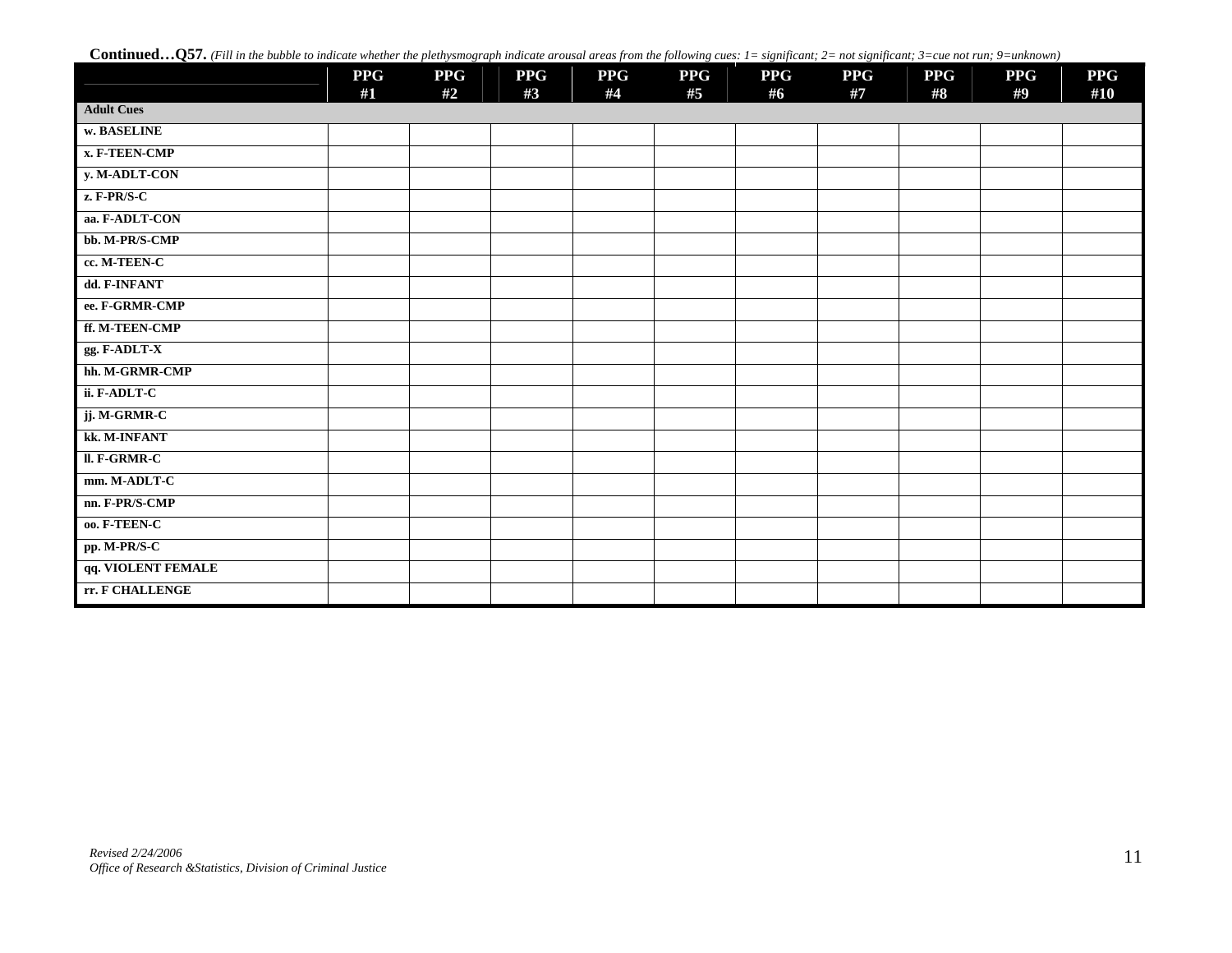# **POLYGRAPHS:** *(Record only the first twenty polygraphs, but also record the total number given)*

|                                         |                                                                             |  |  | <b>Initial Treatment</b> |              |          | <b>Returning Juvenile</b> |               |             |          |               | <b>Returning Adult</b> |                |
|-----------------------------------------|-----------------------------------------------------------------------------|--|--|--------------------------|--------------|----------|---------------------------|---------------|-------------|----------|---------------|------------------------|----------------|
| 58. Ever taken a polygraph test:        | $1 = Yes$<br>$2=N0$<br>$3 = Yes$ , but results not in the file<br>9=Unknown |  |  |                          | $^\circledR$ | $\Omega$ | $\circledcirc$            | $\circled{3}$ | $\circledS$ | $\Omega$ | $\circled{2}$ | $\circled{3}$          | $\circledcirc$ |
| 59. Total number of polygraph(s) taken? |                                                                             |  |  |                          |              |          |                           |               |             |          |               |                        |                |

| <b>60.</b> A. Date           |                         | <b>B.</b> Type                                     |                           | <b>C.</b> Results                                                                                                   |                            |                                                                                                                      |    |    |               | <b>D. High Risk Behaviors</b>                                                                                                                                                       |    |                  |    |                             |                                                                            | E. Disclosed<br><b>During</b>                                                                                             |
|------------------------------|-------------------------|----------------------------------------------------|---------------------------|---------------------------------------------------------------------------------------------------------------------|----------------------------|----------------------------------------------------------------------------------------------------------------------|----|----|---------------|-------------------------------------------------------------------------------------------------------------------------------------------------------------------------------------|----|------------------|----|-----------------------------|----------------------------------------------------------------------------|---------------------------------------------------------------------------------------------------------------------------|
| $(MM\text{-}DD\text{-}YYYY)$ |                         | 1=Disclosure<br>2= Maintenance<br>3=Specific Issue |                           | 1=No Opinion<br>2=Significant<br>Reaction<br>3=Non-Significant<br>Reaction<br>4=Exam Terminated<br>5=Exam Sabotaged | Abuse<br>Victim<br>a Child | DA=Drug & Alcohol Use and<br>MV=Masturbation to Thoughts of<br>MC=Masturbation to Thoughts of<br>PA=Physical Assault |    |    |               | C=Contact with a Prohibited<br>Individual<br>HO=Newly Disclosed<br><b>Historical Offense</b><br>RO=Reoffense since Starting<br>Treatment<br>$P = P$ orn<br>$I=Yes; 2=No; 9=Unknown$ |    |                  |    | Contact<br>Other: (Specify) | US=Unauthorized Sexual<br>UC=Unauthorized Contact with<br>Younger Children | 1=Initial Treatment<br>2=Returning Juvenile<br>3=Returning Adult<br>4=Before RSA<br>Treatment<br>5=After RSA<br>Treatment |
|                              | $\boldsymbol{D}$        | $\boldsymbol{M}$                                   | SI                        |                                                                                                                     | DA                         | MV                                                                                                                   | MC | PA | $\mathcal{C}$ | HO                                                                                                                                                                                  | RO | $\boldsymbol{P}$ | US | UC                          | Other                                                                      |                                                                                                                           |
| $\overline{l}$ .             | $\overline{\mathbb{O}}$ | $\overline{\circ}$                                 | $\circled{3}$             |                                                                                                                     |                            |                                                                                                                      |    |    |               |                                                                                                                                                                                     |    |                  |    |                             |                                                                            |                                                                                                                           |
| $\overline{2}$ .             | $\circled{1}$           | $^{\circledR}$                                     | $\overline{\circ}$        |                                                                                                                     |                            |                                                                                                                      |    |    |               |                                                                                                                                                                                     |    |                  |    |                             |                                                                            |                                                                                                                           |
| $\overline{\mathbf{3}}$ .    | $\overline{\bigcirc}$   | $\circledcirc$                                     | $\circled{3}$             |                                                                                                                     |                            |                                                                                                                      |    |    |               |                                                                                                                                                                                     |    |                  |    |                             |                                                                            |                                                                                                                           |
| $\overline{4}$ .             | $\circled{1}$           | $\overline{\circ}$                                 | $\overline{\circ}$        |                                                                                                                     |                            |                                                                                                                      |    |    |               |                                                                                                                                                                                     |    |                  |    |                             |                                                                            |                                                                                                                           |
| $\overline{5}$ .             | $\circled{1}$           | $\overline{\circ}$                                 | $\overline{\circ}$        |                                                                                                                     |                            |                                                                                                                      |    |    |               |                                                                                                                                                                                     |    |                  |    |                             |                                                                            |                                                                                                                           |
| 6.                           | $\overline{\mathbb{O}}$ | $\circledcirc$                                     | $\circled{3}$             |                                                                                                                     |                            |                                                                                                                      |    |    |               |                                                                                                                                                                                     |    |                  |    |                             |                                                                            |                                                                                                                           |
| 7.                           | $\overline{\mathbb{O}}$ | $\circledcirc$                                     | $\circledS$               |                                                                                                                     |                            |                                                                                                                      |    |    |               |                                                                                                                                                                                     |    |                  |    |                             |                                                                            |                                                                                                                           |
| 8.                           | $\mathbb{O}$            | $\overline{\circ}$                                 | $\overline{\circ}$        |                                                                                                                     |                            |                                                                                                                      |    |    |               |                                                                                                                                                                                     |    |                  |    |                             |                                                                            |                                                                                                                           |
| 9.                           | $\mathbb{O}$            | $^{\circledR}$                                     | $\circledS$               |                                                                                                                     |                            |                                                                                                                      |    |    |               |                                                                                                                                                                                     |    |                  |    |                             |                                                                            |                                                                                                                           |
| 10.                          | $\mathbb{O}$            | $\overline{\circ}$                                 | $\overline{\circ}$        |                                                                                                                     |                            |                                                                                                                      |    |    |               |                                                                                                                                                                                     |    |                  |    |                             |                                                                            |                                                                                                                           |
| 11.                          | $\mathbb{O}$            | $^{\circledR}$                                     | $\circledS$               |                                                                                                                     |                            |                                                                                                                      |    |    |               |                                                                                                                                                                                     |    |                  |    |                             |                                                                            |                                                                                                                           |
| $\overline{12}$ .            | $\mathbb{O}$            | $^{\circledR}$                                     | $\circledS$               |                                                                                                                     |                            |                                                                                                                      |    |    |               |                                                                                                                                                                                     |    |                  |    |                             |                                                                            |                                                                                                                           |
| 13.                          | $\mathbb{O}$            | $^{\circledR}$                                     | $\circledS$               |                                                                                                                     |                            |                                                                                                                      |    |    |               |                                                                                                                                                                                     |    |                  |    |                             |                                                                            |                                                                                                                           |
| 14.                          | $\mathbb{O}$            | $\overline{\circ}$                                 | $\overline{\circ}$        |                                                                                                                     |                            |                                                                                                                      |    |    |               |                                                                                                                                                                                     |    |                  |    |                             |                                                                            |                                                                                                                           |
| 15.                          | $\overline{\mathbb{O}}$ | $\overline{\circ}$                                 | $\overline{\circ}$        |                                                                                                                     |                            |                                                                                                                      |    |    |               |                                                                                                                                                                                     |    |                  |    |                             |                                                                            |                                                                                                                           |
| 16.                          | $\circled{1}$           | $^{\circledR}$                                     | $\overline{\circ}$        |                                                                                                                     |                            |                                                                                                                      |    |    |               |                                                                                                                                                                                     |    |                  |    |                             |                                                                            |                                                                                                                           |
| 17.                          | $\mathbb{O}$            | $\circledcirc$                                     | $\circled{3}$             |                                                                                                                     |                            |                                                                                                                      |    |    |               |                                                                                                                                                                                     |    |                  |    |                             |                                                                            |                                                                                                                           |
| 18.                          | $\overline{\mathbb{O}}$ | $\overline{\circ}$                                 | $\circled{3}$             |                                                                                                                     |                            |                                                                                                                      |    |    |               |                                                                                                                                                                                     |    |                  |    |                             |                                                                            |                                                                                                                           |
| 19.                          | $\overline{\bigcirc}$   | $\circledcirc$                                     | $\circledS$               |                                                                                                                     |                            |                                                                                                                      |    |    |               |                                                                                                                                                                                     |    |                  |    |                             |                                                                            |                                                                                                                           |
| 20.                          | $\mathbb{O}$            | $\overline{\circ}$                                 | $\overline{\circledcirc}$ |                                                                                                                     |                            |                                                                                                                      |    |    |               |                                                                                                                                                                                     |    |                  |    |                             |                                                                            |                                                                                                                           |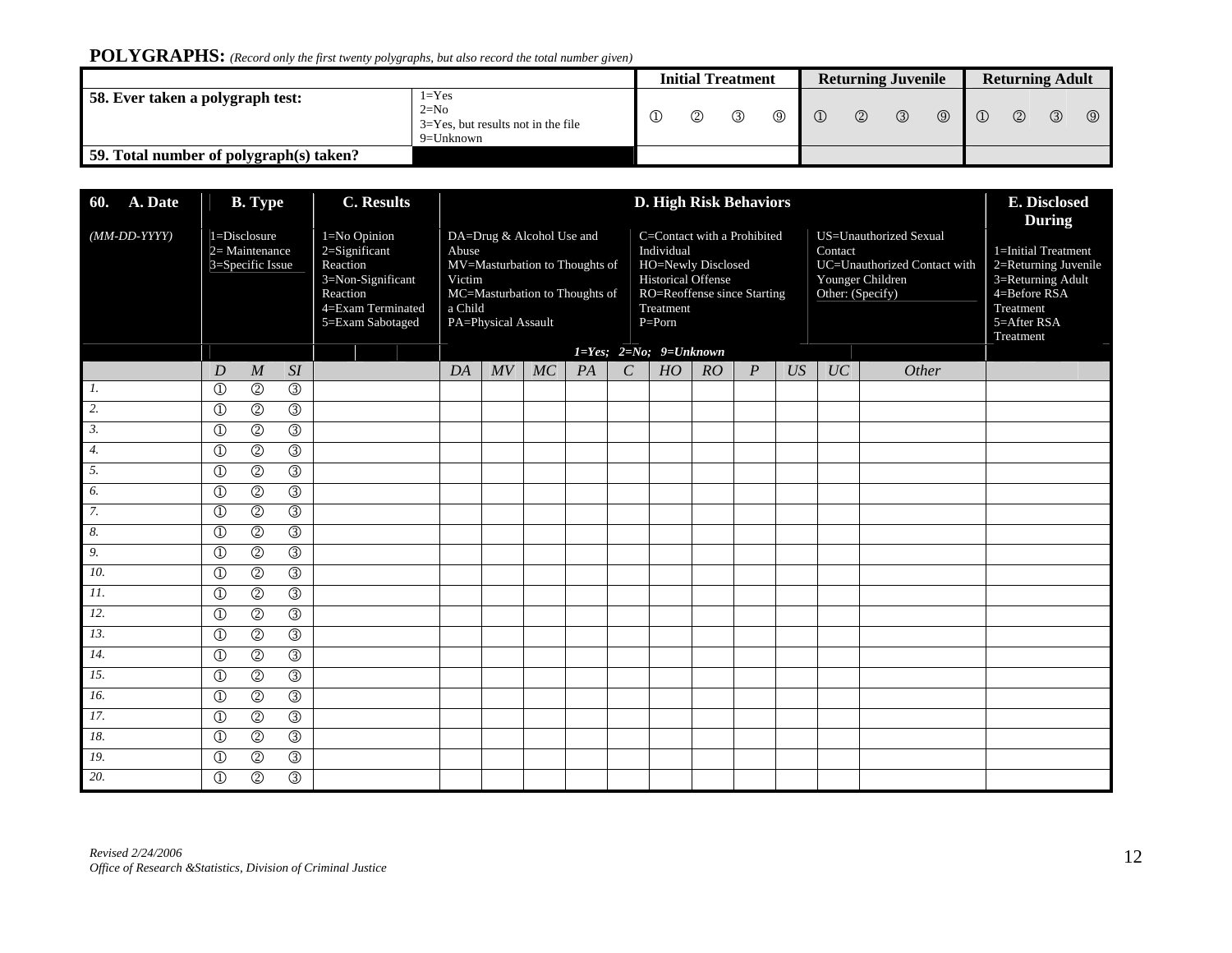# **INVOLVEMENT IN CASE:**

| 61. Professionals Involved in the Case (Excluding RSA Therapists): |                                |                  |                |                                |                  |                |                                      |                  |                |
|--------------------------------------------------------------------|--------------------------------|------------------|----------------|--------------------------------|------------------|----------------|--------------------------------------|------------------|----------------|
|                                                                    |                                | <b>Initial</b>   |                |                                | <b>Returning</b> |                |                                      | <b>Returning</b> |                |
|                                                                    |                                | <b>Treatment</b> |                |                                | <b>Juvenile</b>  |                |                                      | <b>Adult</b>     |                |
|                                                                    | Yes                            | No               | Unk            | Yes                            | No               | Unk            | Yes                                  | $N_{O}$          | Unk            |
| a. Attorney                                                        | ⊕                              | (2)              | $\circledS$    | $\textcircled{\scriptsize{1}}$ | (2)              | $\circled{0}$  | $\left( \Gamma \right)$              | ②                | $^{\circledR}$ |
| b. Diversion Counselor                                             | $\textcircled{\scriptsize{1}}$ | (2)              | $\circledS$    | $\textcircled{1}$              | (2)              | $^{\circledR}$ | $\mathbb{C}$                         | $^{\circledR}$   | $\circledS$    |
| c. Probation Officer                                               | Œ                              | (2)              | $\circledS$    | $\textcircled{1}$              | (2)              | $\circled{0}$  | $\left( \widehat{1} \right)$         | $^{\circledR}$   | $\circled{0}$  |
| d. DYC Officer                                                     | Œ,                             | $^{\circledR}$   | $\circledS$    | $\textcircled{1}$              | (2)              | $\circled{0}$  |                                      |                  |                |
| e. Department of Corrections (DOC)                                 |                                |                  |                |                                |                  |                | $\mathbb{C}$                         | (2)              | $\circledcirc$ |
| f. Community Corrections                                           |                                |                  |                |                                |                  |                | $\textcircled{1}$                    | (2)              | $\circledS$    |
| g. Social Services Caseworker                                      | ①                              | $^{\circledR}$   | $\circledS$    | $\textcircled{\scriptsize{1}}$ | (2)              | $\circled{0}$  | $\left( \widehat{\mathbb{D}}\right)$ | (2)              | $\circledcirc$ |
| h. Victim Therapist                                                | $^\mathrm{(I)}$                | (2)              | ◎              | $\textcircled{1}$              | (2)              | $\circled{0}$  | $\mathbb{C}$                         | (2)              | $\circledS$    |
| i. Outside Private Therapist                                       | $^\copyright$                  | ②                | $^{\circledR}$ | $^{\circledR}$                 | $^{\circledR}$   | $^{\circledR}$ | $\textcircled{1}$                    | $^{\circledR}$   | $\circledcirc$ |
| j. Other(s) Specify                                                |                                |                  |                |                                |                  |                |                                      |                  |                |

# **LIVING ARRANGEMENTS:**

|           | <b>62. Address at Start of Treatment:</b> |                           |                        |
|-----------|-------------------------------------------|---------------------------|------------------------|
|           | <b>Initial Treatment</b>                  | <b>Returning Juvenile</b> | <b>Returning Adult</b> |
| a. Street |                                           |                           |                        |
| b. City   |                                           |                           |                        |
| c. Zip    |                                           |                           |                        |
|           | 63. Address at End of Treatment:          |                           |                        |
|           | <b>Initial Treatment</b>                  | <b>Returning Juvenile</b> | <b>Returning Adult</b> |
| a. Street |                                           |                           |                        |
| b. City   |                                           |                           |                        |
| c. Zip    |                                           |                           |                        |

| 64. Number of Address Changes During Treatment as Noted on the Status Sheets: |          |                        |     |               |             |                          |                |         |               |                |               |                           |                |                |                |               |                |               |                        |               |                |
|-------------------------------------------------------------------------------|----------|------------------------|-----|---------------|-------------|--------------------------|----------------|---------|---------------|----------------|---------------|---------------------------|----------------|----------------|----------------|---------------|----------------|---------------|------------------------|---------------|----------------|
|                                                                               |          |                        |     |               |             | <b>Initial Treatment</b> |                |         |               |                |               | <b>Returning Juvenile</b> |                |                |                |               |                |               | <b>Returning Adult</b> |               |                |
|                                                                               |          |                        |     |               | $9=Unknown$ |                          |                |         |               |                | $9=Unknown$   |                           |                |                |                |               |                | $9=Unknown$   |                        |               |                |
| a. Prior to Treatment at                                                      | $\omega$ | $\left(1\right)$       | (2) | $\circled{3}$ | ⊕           | $\mathbb{G}+$            | $\circledcirc$ | $\odot$ | $\Omega$      | (2)            | $\circled{3}$ | $\circledcirc$            | $\mathbb{G}^+$ | $\circledcirc$ | $^{\circ}$     | $\Omega$      | (2)            | (3)           | $\circled{4}$          | $\circledS +$ | $\circledcirc$ |
| <b>RSA</b>                                                                    |          |                        |     |               |             |                          |                |         |               |                |               |                           |                |                |                |               |                |               |                        |               |                |
| b. During Treatment at                                                        | $\odot$  | $_{\text{\tiny{(1)}}}$ | (2) | ك             | ⊕           | $\mathbb{O}^+$           | ⊚              | $\odot$ | $\circled{1}$ | $^{\circledR}$ | $\circled{3}$ | $\circledcirc$            | $\circledS +$  | $\circledcirc$ | $\circledcirc$ | $\circled{1}$ | $^{\circledR}$ | $\circled{3}$ | $\circled{4}$          | $\circledS +$ | $\circledcirc$ |
| <b>RSA</b>                                                                    |          |                        |     |               |             |                          |                |         |               |                |               |                           |                |                |                |               |                |               |                        |               |                |

| <b>65. Types of Living Arrangements at Referral for Treatment:</b> (Please fill in the bubble with the correct response) |                         |                  |                |                |                  |                   |                   |                  |                   |  |  |  |  |  |
|--------------------------------------------------------------------------------------------------------------------------|-------------------------|------------------|----------------|----------------|------------------|-------------------|-------------------|------------------|-------------------|--|--|--|--|--|
|                                                                                                                          |                         | <b>Initial</b>   |                |                | <b>Returning</b> |                   |                   | <b>Returning</b> |                   |  |  |  |  |  |
|                                                                                                                          |                         | <b>Treatment</b> |                |                | <b>Juvenile</b>  |                   |                   | <b>Adult</b>     |                   |  |  |  |  |  |
|                                                                                                                          | Yes<br>No<br>Unk<br>Yes |                  |                |                | No               | $_{\textit{Unk}}$ | Yes               | N <sub>O</sub>   | $_{\textit{Unk}}$ |  |  |  |  |  |
| a. Living in a residential treatment facility                                                                            | $^\circledR$            | ②                | $^\circledR$   | $^{\circledR}$ | $^{\circledR}$   | $\circled{0}$     | $^{\circledR}$    | $^{\circledR}$   | $\circledcirc$    |  |  |  |  |  |
| b. Living with two biological parents                                                                                    | $^\circledR$            | $^{\circledR}$   | ⊚              | $^{\circledR}$ | $^{\circledR}$   | $\circled{0}$     | $\textcircled{1}$ | $^{\circledR}$   | $\circledcirc$    |  |  |  |  |  |
| c. Living with one biological parent and a step-parent                                                                   | $^{\circledR}$          | ②                | $^{\circledR}$ | $^{\circledR}$ | $^{\circledR}$   | $\circled{0}$     | $\textcircled{1}$ | $^{\circledR}$   | $\circledcirc$    |  |  |  |  |  |
| d. Living with only one parent                                                                                           | $^{\circledR}$          | $^{\circledR}$   | $\circledS$    | $^{\circledR}$ | $^{\circledR}$   | $\circled{0}$     | $^{\circledR}$    | $^{\circledR}$   | $\circledcirc$    |  |  |  |  |  |
| e. Living with foster parents                                                                                            | $^\copyright$           | (2)              | $^\circledR$   | $^{\circledR}$ | $^{\circledR}$   | $\circled{0}$     | $\textcircled{1}$ | $^{\circledR}$   | $\circledcirc$    |  |  |  |  |  |
| f. Living with Siblings                                                                                                  | $^{\circledR}$          | $^{\circledR}$   | ⊚              | $^{\circledR}$ | $^{\circledR}$   | $\circled{0}$     | $^{\circledR}$    | $^{\circledR}$   | $\circledcirc$    |  |  |  |  |  |
| If YES (Please fill in the bubble with the number of siblings: $0,1,2,3,4,5+)$                                           |                         |                  |                |                |                  |                   |                   |                  |                   |  |  |  |  |  |
| fl. Younger female siblings                                                                                              |                         |                  |                |                |                  |                   |                   |                  |                   |  |  |  |  |  |
| f2. Older female siblings                                                                                                |                         |                  |                |                |                  |                   |                   |                  |                   |  |  |  |  |  |
| f3. Younger male siblings                                                                                                |                         |                  |                |                |                  |                   |                   |                  |                   |  |  |  |  |  |
| f4. Older male siblings                                                                                                  |                         |                  |                |                |                  |                   |                   |                  |                   |  |  |  |  |  |
| g. Other(s) Specify:                                                                                                     |                         |                  |                |                |                  |                   |                   |                  |                   |  |  |  |  |  |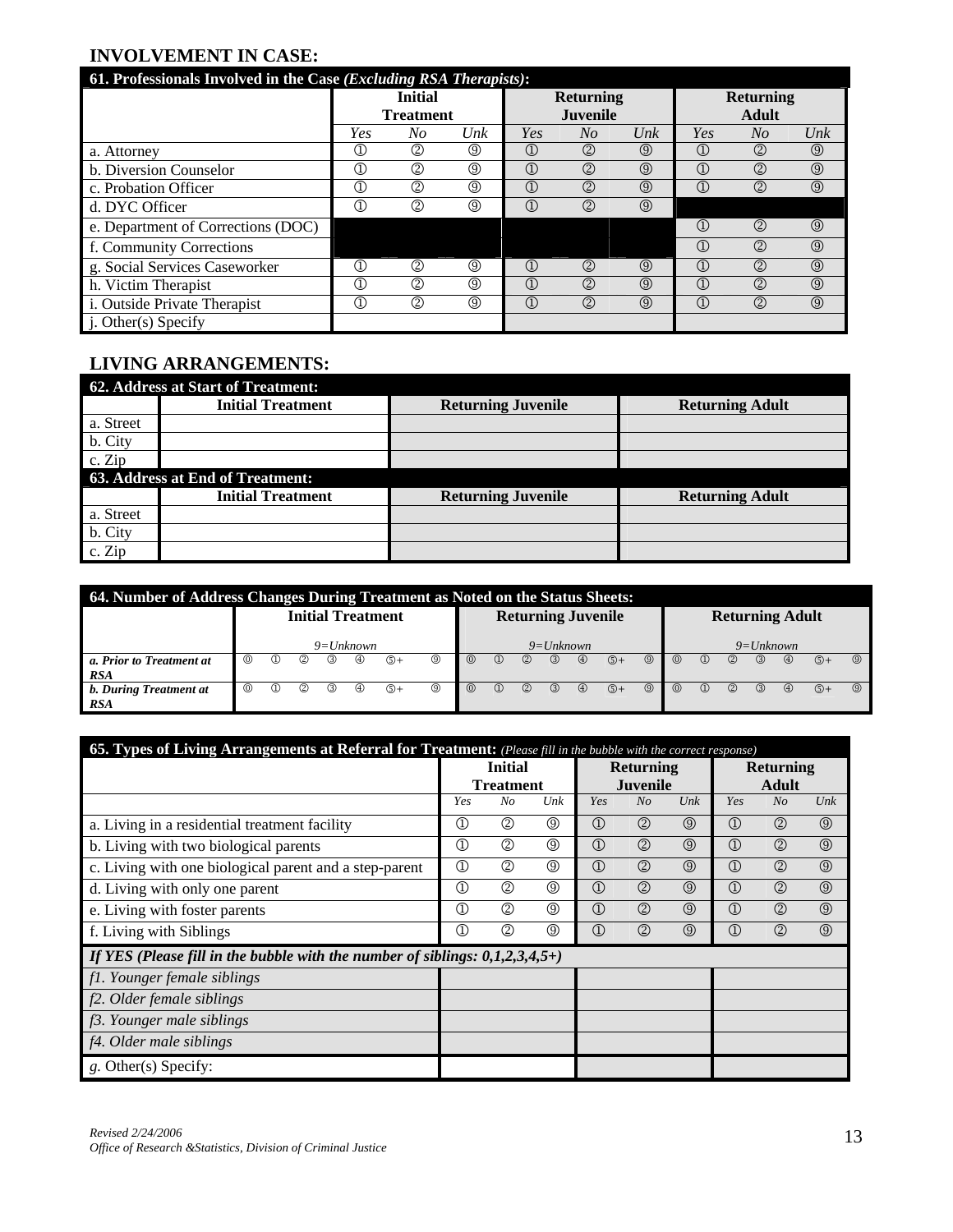# **OFFENSE AND VICTIM INFORMATION** *(Record the first 30 offenses/victims)*

| <b>66. Total Number of:</b> (Record 0 if no disclosures have been made) |  |
|-------------------------------------------------------------------------|--|
|-------------------------------------------------------------------------|--|

a. Referral Offense(s):\_\_\_\_\_\_\_\_\_\_\_\_\_\_\_\_\_\_\_\_\_\_\_\_\_\_\_\_\_\_\_\_\_\_\_\_\_\_\_\_\_\_\_\_\_\_\_\_\_\_\_\_\_\_\_\_\_\_\_\_\_\_\_\_

b. Historial Offense(s) Disclosed: \_\_\_\_\_\_\_\_\_\_\_\_\_\_\_\_\_\_\_\_\_\_\_\_\_\_\_\_\_\_\_\_\_\_\_\_\_\_\_\_\_\_\_\_\_\_\_\_\_\_\_\_\_\_\_

| c. Reoffense(s) since starting treatment:<br>67.<br><b>OFFENDER</b><br><b>VICTIM</b><br>Type of Offense(s)<br>If Physically Hurt,<br><b>Method of</b><br>Source of the |                                                |                                                                                                                                 |                  |                                                                 |                  |                                    |                                                                  |                                                                                             |                  |                                                                                                             |                              |                                                                                                                                |                               |                                                                |                                                |                                                     |                                                                                               |                                                                                       |                       |                               |                  |   |                     |                                      |                  |                                                                                     |   |              |
|------------------------------------------------------------------------------------------------------------------------------------------------------------------------|------------------------------------------------|---------------------------------------------------------------------------------------------------------------------------------|------------------|-----------------------------------------------------------------|------------------|------------------------------------|------------------------------------------------------------------|---------------------------------------------------------------------------------------------|------------------|-------------------------------------------------------------------------------------------------------------|------------------------------|--------------------------------------------------------------------------------------------------------------------------------|-------------------------------|----------------------------------------------------------------|------------------------------------------------|-----------------------------------------------------|-----------------------------------------------------------------------------------------------|---------------------------------------------------------------------------------------|-----------------------|-------------------------------|------------------|---|---------------------|--------------------------------------|------------------|-------------------------------------------------------------------------------------|---|--------------|
|                                                                                                                                                                        |                                                |                                                                                                                                 |                  |                                                                 |                  |                                    |                                                                  |                                                                                             |                  |                                                                                                             |                              |                                                                                                                                |                               |                                                                |                                                |                                                     |                                                                                               |                                                                                       |                       |                               |                  |   |                     |                                      |                  |                                                                                     |   |              |
| <b>Offense</b><br>$1 = Ref.$<br>Offense(s)<br>$2 = Disclosed$<br>Historical<br>Offense(s)                                                                              | Age at<br><b>Offense</b><br>$999 =$<br>Unknown | Relationship<br>to Victim<br>$1 =$ Stranger<br>$2 = Acquaintance$<br>$3 = Neighbor$<br>$4 =$ Friend<br>$5 = POT$                |                  | P=Penetration<br>H=Hands Off<br>T=Touching<br>O=Other (Specify) |                  |                                    | Frequency<br>of<br>Offense(s)<br>Total<br>Number<br>of Incidents | <b>Duration</b><br>of<br>Offense(s)<br>Total<br>Number<br>of Months                         |                  | F=Force                                                                                                     | G=Grooming<br>P=Ploy or Ruse | <b>Obtaining Victim</b>                                                                                                        |                               | If Used a<br>Weapon,<br>What<br>Type of<br>Weapon?<br>$0 = No$ | Age at<br><b>Offense</b><br>$999 =$<br>Unknown | Gender<br>$1 = Male$<br>$2 = Female$<br>$9=Unknown$ | Physically<br>Hurt<br><b>During</b><br><b>Sexual</b><br><b>Assault</b><br>$1 = Yes$<br>$2=No$ | $H=Hit$                                                                               | R=Bruised<br>B=Bitten | L=Lacerated<br>K=Broken Bones |                  |   |                     | <b>What Type of Injury Occurred?</b> |                  | <b>Information</b><br>E=Eval/Intake<br>P=Polygraph<br>S=Self Report<br>C=Collateral |   |              |
| $3 = Reoffense(s)$<br>since starting<br>treatment<br>$4 = Disclosed$<br>when returned as<br>a juvenile<br>5=Disclosed<br>when returned as<br>an adult                  |                                                | $6 = Sibling$<br>$7 = Parent$<br>$8 = \text{Cousin}$<br>$9 = Niece/$<br>Nephew<br>$10=Other$<br>(Specify)<br>$999 =$<br>Unknown | $2=N_O$          | $1 = Yes$<br>$9 = Unknown$                                      |                  | (Mark 1,2, or 9 Below)             | $999 =$<br>$\ensuremath{\textit{Unknown}}\xspace$                | (Note: $If$<br>less than a<br>month.<br>record as 1<br><i>month</i> )<br>$999 =$<br>Unknown |                  | W=Use of Weapon<br>$O = Other(Specify)$<br>(Mark 1,2, or 9 Below)<br>$1 = Yes$<br>$2 = No$<br>$9 = Unknown$ |                              | Weapon<br><b>Used</b><br>$1 = Gun$<br>$2 =$ Knife<br>$3 = Rope$<br>$4 =$ Bindings<br>$5 = Other$<br>(Specify)<br>$9 = Unknown$ |                               |                                                                | $9=Unknown$                                    | $1 = Yes$<br>$2 = No$                               |                                                                                               | $O = Other(Specify)$<br>$(Mark\ 0,1,2\ Below)$<br>0=No Injury Occurred<br>$9=Unknown$ |                       | T=Tears of Genital Tissue     |                  |   | $1 = Yes$<br>$2=No$ | $9 = Unknown$                        |                  | (Mark 1,2, or 9 Below)                                                              |   |              |
| $9=Unknown$                                                                                                                                                            |                                                |                                                                                                                                 | $\boldsymbol{P}$ | H                                                               | $\boldsymbol{T}$ | $\boldsymbol{\theta}$<br>(Specify) |                                                                  |                                                                                             | $\boldsymbol{G}$ | $\boldsymbol{F}$                                                                                            | $\boldsymbol{P}$             | W                                                                                                                              | $\boldsymbol{o}$<br>(Specify) |                                                                |                                                |                                                     |                                                                                               | $\boldsymbol{R}$                                                                      | L                     | $\boldsymbol{K}$              | $\boldsymbol{B}$ | H | $\boldsymbol{T}$    | $\boldsymbol{o}$<br>(Specify)        | $\boldsymbol{E}$ | $\boldsymbol{P}$                                                                    | S | $\mathbf{C}$ |
| -1.                                                                                                                                                                    |                                                |                                                                                                                                 |                  |                                                                 |                  |                                    |                                                                  |                                                                                             |                  |                                                                                                             |                              |                                                                                                                                |                               |                                                                |                                                |                                                     |                                                                                               |                                                                                       |                       |                               |                  |   |                     |                                      |                  |                                                                                     |   |              |
| $\overline{2}$ .                                                                                                                                                       |                                                |                                                                                                                                 |                  |                                                                 |                  |                                    |                                                                  |                                                                                             |                  |                                                                                                             |                              |                                                                                                                                |                               |                                                                |                                                |                                                     |                                                                                               |                                                                                       |                       |                               |                  |   |                     |                                      |                  |                                                                                     |   |              |
| $\overline{3}$ .                                                                                                                                                       |                                                |                                                                                                                                 |                  |                                                                 |                  |                                    |                                                                  |                                                                                             |                  |                                                                                                             |                              |                                                                                                                                |                               |                                                                |                                                |                                                     |                                                                                               |                                                                                       |                       |                               |                  |   |                     |                                      |                  |                                                                                     |   |              |
| 4.                                                                                                                                                                     |                                                |                                                                                                                                 |                  |                                                                 |                  |                                    |                                                                  |                                                                                             |                  |                                                                                                             |                              |                                                                                                                                |                               |                                                                |                                                |                                                     |                                                                                               |                                                                                       |                       |                               |                  |   |                     |                                      |                  |                                                                                     |   |              |
| 5.                                                                                                                                                                     |                                                |                                                                                                                                 |                  |                                                                 |                  |                                    |                                                                  |                                                                                             |                  |                                                                                                             |                              |                                                                                                                                |                               |                                                                |                                                |                                                     |                                                                                               |                                                                                       |                       |                               |                  |   |                     |                                      |                  |                                                                                     |   |              |
| 6.                                                                                                                                                                     |                                                |                                                                                                                                 |                  |                                                                 |                  |                                    |                                                                  |                                                                                             |                  |                                                                                                             |                              |                                                                                                                                |                               |                                                                |                                                |                                                     |                                                                                               |                                                                                       |                       |                               |                  |   |                     |                                      |                  |                                                                                     |   |              |
| $\overline{7}$ .                                                                                                                                                       |                                                |                                                                                                                                 |                  |                                                                 |                  |                                    |                                                                  |                                                                                             |                  |                                                                                                             |                              |                                                                                                                                |                               |                                                                |                                                |                                                     |                                                                                               |                                                                                       |                       |                               |                  |   |                     |                                      |                  |                                                                                     |   |              |
| 8.                                                                                                                                                                     |                                                |                                                                                                                                 |                  |                                                                 |                  |                                    |                                                                  |                                                                                             |                  |                                                                                                             |                              |                                                                                                                                |                               |                                                                |                                                |                                                     |                                                                                               |                                                                                       |                       |                               |                  |   |                     |                                      |                  |                                                                                     |   |              |
| $\overline{9}$ .                                                                                                                                                       |                                                |                                                                                                                                 |                  |                                                                 |                  |                                    |                                                                  |                                                                                             |                  |                                                                                                             |                              |                                                                                                                                |                               |                                                                |                                                |                                                     |                                                                                               |                                                                                       |                       |                               |                  |   |                     |                                      |                  |                                                                                     |   |              |
| <sup>10</sup>                                                                                                                                                          |                                                |                                                                                                                                 |                  |                                                                 |                  |                                    |                                                                  |                                                                                             |                  |                                                                                                             |                              |                                                                                                                                |                               |                                                                |                                                |                                                     |                                                                                               |                                                                                       |                       |                               |                  |   |                     |                                      |                  |                                                                                     |   |              |
| $\overline{11}$ .                                                                                                                                                      |                                                |                                                                                                                                 |                  |                                                                 |                  |                                    |                                                                  |                                                                                             |                  |                                                                                                             |                              |                                                                                                                                |                               |                                                                |                                                |                                                     |                                                                                               |                                                                                       |                       |                               |                  |   |                     |                                      |                  |                                                                                     |   |              |
| <sup>12.</sup>                                                                                                                                                         |                                                |                                                                                                                                 |                  |                                                                 |                  |                                    |                                                                  |                                                                                             |                  |                                                                                                             |                              |                                                                                                                                |                               |                                                                |                                                |                                                     |                                                                                               |                                                                                       |                       |                               |                  |   |                     |                                      |                  |                                                                                     |   |              |
| 13.                                                                                                                                                                    |                                                |                                                                                                                                 |                  |                                                                 |                  |                                    |                                                                  |                                                                                             |                  |                                                                                                             |                              |                                                                                                                                |                               |                                                                |                                                |                                                     |                                                                                               |                                                                                       |                       |                               |                  |   |                     |                                      |                  |                                                                                     |   |              |

d. Disclosures when returned to treatment as a juvenile:

e. Disclosures when returned to treatment as an adults: \_\_\_\_\_\_\_\_\_\_\_\_\_\_\_\_\_\_\_\_\_\_\_\_\_\_\_\_\_\_\_\_\_\_\_\_\_\_

*Continue on the next page if you have additional offenses and victims…*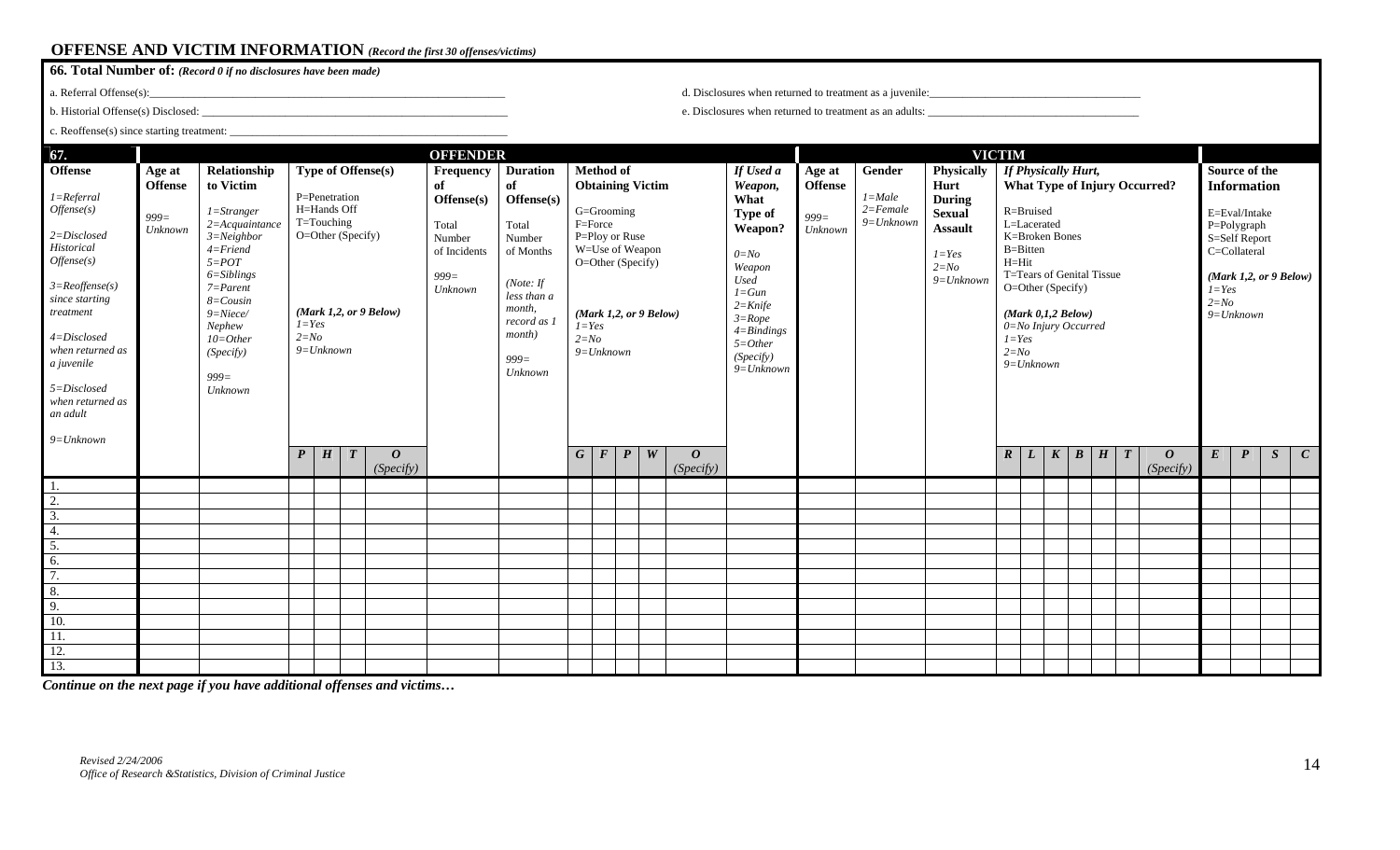#### **CONTINUED…OFFENSE AND VICTIM INFORMATION**

|                                                                                                                                                                                                                                                 | <b>OFFENDER</b>                      |                                                                                                                                                                                                                                      |                                                                                                                                   |   |                  |                               |                                                                                                                                                                                                                                                                               |  |            |                                                                                                                           |                  |           |                               |                                                                                                                                                                                   | <b>VICTIM</b>                        |                                           |                                                                                                   |                  |                                                                                                                                                                                                                                                     |                  |  |            |                  |                                                                                                                                                       |                  |                  |   |                  |  |
|-------------------------------------------------------------------------------------------------------------------------------------------------------------------------------------------------------------------------------------------------|--------------------------------------|--------------------------------------------------------------------------------------------------------------------------------------------------------------------------------------------------------------------------------------|-----------------------------------------------------------------------------------------------------------------------------------|---|------------------|-------------------------------|-------------------------------------------------------------------------------------------------------------------------------------------------------------------------------------------------------------------------------------------------------------------------------|--|------------|---------------------------------------------------------------------------------------------------------------------------|------------------|-----------|-------------------------------|-----------------------------------------------------------------------------------------------------------------------------------------------------------------------------------|--------------------------------------|-------------------------------------------|---------------------------------------------------------------------------------------------------|------------------|-----------------------------------------------------------------------------------------------------------------------------------------------------------------------------------------------------------------------------------------------------|------------------|--|------------|------------------|-------------------------------------------------------------------------------------------------------------------------------------------------------|------------------|------------------|---|------------------|--|
| <b>Offense</b>                                                                                                                                                                                                                                  | Age at                               | Relationship                                                                                                                                                                                                                         | <b>Type of Offense(s)</b>                                                                                                         |   |                  |                               |                                                                                                                                                                                                                                                                               |  |            | Frequency                                                                                                                 | <b>Duration</b>  | Method of |                               |                                                                                                                                                                                   | If Used a                            | Age at                                    | Gender                                                                                            | Physically       | <b>If Physically Hurt,</b>                                                                                                                                                                                                                          |                  |  |            |                  |                                                                                                                                                       |                  | Source of the    |   |                  |  |
| $1 = Ref.$<br>Offense(s)<br>$2 = Disclosed$<br>Historical<br>Offense(s)<br>$3 = Reoffense(s)$<br>since starting<br>treatment<br>$4 = Disclosed$<br>when returned as<br>a juvenile<br>5=Disclosed<br>when returned as<br>an adult<br>$9=Unknown$ | <b>Offense</b><br>$999 =$<br>Unknown | to Victim<br>$1 =$ Stranger<br>$2 = Acquaintance$<br>$3 = Neighbour$<br>$4 =$ Friend<br>$5 = POT$<br>$6 = Sibling$<br>$7 = Parent$<br>$8 = \text{Cousin}$<br>$9 = Niece/$<br>Nephew<br>$10=Other$<br>(Specify)<br>$999 =$<br>Unknown | P=Penetration<br>H=Hands Off<br>T=Touching<br>O=Other (Specify)<br>(Mark 1,2, or 9 Below)<br>$I = Yes$<br>$2=No$<br>$9 = Unknown$ |   |                  |                               | of<br>of<br>Offense(s)<br>Offense(s)<br>F=Force<br>Total<br>Total<br>Number<br>Number<br>of Incidents<br>of Months<br>$999 =$<br>(Note: If<br>Unknown<br>less than a<br>month,<br>record as 1<br>$I = Yes$<br><i>month</i> )<br>$2 = No$<br>$9=Unknown$<br>$999 =$<br>Unknown |  |            | <b>Obtaining Victim</b><br>G=Grooming<br>P=Ploy or Ruse<br>W=Use of Weapon<br>O=Other (Specify)<br>(Mark 1,2, or 9 Below) |                  |           |                               | Weapon,<br>What<br>Type of<br>Weapon?<br>$0 = No$<br>Weapon<br><b>Used</b><br>$1 = Gun$<br>$2 =$ Knife<br>$3 = Rope$<br>$4 =$ Bindings<br>$5 = Other$<br>(Specify)<br>$9=Unknown$ | <b>Offense</b><br>$999 =$<br>Unknown | $1 = Male$<br>$2 = Female$<br>$9=Unknown$ | Hurt<br><b>During</b><br><b>Sexual</b><br><b>Assault</b><br>$I = Yes$<br>$2=N_O$<br>$9 = Unknown$ |                  | <b>What Type of Injury Occurred?</b><br>R=Bruised<br>L=Lacerated<br>K=Broken Bones<br>B=Bitten<br>$H=Hit$<br>T=Tears of Genital Tissue<br>O=Other (Specify)<br>$(Mark\ 0,1,2\ Below)$<br>0=No Injury Occurred<br>$1 = Yes$<br>$2=No$<br>$9=Unknown$ |                  |  |            |                  | <b>Information</b><br>E=Eval/Intake<br>P=Polygraph<br>S=Self Report<br>C=Collateral<br>(Mark 1,2, or 9 Below)<br>$I = Yes$<br>$2 = No$<br>$9=Unknown$ |                  |                  |   |                  |  |
|                                                                                                                                                                                                                                                 |                                      |                                                                                                                                                                                                                                      | $\boldsymbol{P}$                                                                                                                  | H | $\boldsymbol{T}$ | $\boldsymbol{o}$<br>(Specify) |                                                                                                                                                                                                                                                                               |  | $G \mid F$ |                                                                                                                           | $\boldsymbol{P}$ | W         | $\boldsymbol{o}$<br>(Specify) |                                                                                                                                                                                   |                                      |                                           |                                                                                                   | $\boldsymbol{R}$ | $\mathbf{L}$                                                                                                                                                                                                                                        | $\boldsymbol{K}$ |  | $B \mid H$ | $\boldsymbol{T}$ | $\boldsymbol{o}$<br>(Specify)                                                                                                                         | $\boldsymbol{E}$ | $\boldsymbol{P}$ | S | $\boldsymbol{C}$ |  |
| 14.                                                                                                                                                                                                                                             |                                      |                                                                                                                                                                                                                                      |                                                                                                                                   |   |                  |                               |                                                                                                                                                                                                                                                                               |  |            |                                                                                                                           |                  |           |                               |                                                                                                                                                                                   |                                      |                                           |                                                                                                   |                  |                                                                                                                                                                                                                                                     |                  |  |            |                  |                                                                                                                                                       |                  |                  |   |                  |  |
| $\overline{15}$ .                                                                                                                                                                                                                               |                                      |                                                                                                                                                                                                                                      |                                                                                                                                   |   |                  |                               |                                                                                                                                                                                                                                                                               |  |            |                                                                                                                           |                  |           |                               |                                                                                                                                                                                   |                                      |                                           |                                                                                                   |                  |                                                                                                                                                                                                                                                     |                  |  |            |                  |                                                                                                                                                       |                  |                  |   |                  |  |
| 16.                                                                                                                                                                                                                                             |                                      |                                                                                                                                                                                                                                      |                                                                                                                                   |   |                  |                               |                                                                                                                                                                                                                                                                               |  |            |                                                                                                                           |                  |           |                               |                                                                                                                                                                                   |                                      |                                           |                                                                                                   |                  |                                                                                                                                                                                                                                                     |                  |  |            |                  |                                                                                                                                                       |                  |                  |   |                  |  |
| $\overline{17}$ .                                                                                                                                                                                                                               |                                      |                                                                                                                                                                                                                                      |                                                                                                                                   |   |                  |                               |                                                                                                                                                                                                                                                                               |  |            |                                                                                                                           |                  |           |                               |                                                                                                                                                                                   |                                      |                                           |                                                                                                   |                  |                                                                                                                                                                                                                                                     |                  |  |            |                  |                                                                                                                                                       |                  |                  |   |                  |  |
| 18.                                                                                                                                                                                                                                             |                                      |                                                                                                                                                                                                                                      |                                                                                                                                   |   |                  |                               |                                                                                                                                                                                                                                                                               |  |            |                                                                                                                           |                  |           |                               |                                                                                                                                                                                   |                                      |                                           |                                                                                                   |                  |                                                                                                                                                                                                                                                     |                  |  |            |                  |                                                                                                                                                       |                  |                  |   |                  |  |
| 19.                                                                                                                                                                                                                                             |                                      |                                                                                                                                                                                                                                      |                                                                                                                                   |   |                  |                               |                                                                                                                                                                                                                                                                               |  |            |                                                                                                                           |                  |           |                               |                                                                                                                                                                                   |                                      |                                           |                                                                                                   |                  |                                                                                                                                                                                                                                                     |                  |  |            |                  |                                                                                                                                                       |                  |                  |   |                  |  |
| 20.                                                                                                                                                                                                                                             |                                      |                                                                                                                                                                                                                                      |                                                                                                                                   |   |                  |                               |                                                                                                                                                                                                                                                                               |  |            |                                                                                                                           |                  |           |                               |                                                                                                                                                                                   |                                      |                                           |                                                                                                   |                  |                                                                                                                                                                                                                                                     |                  |  |            |                  |                                                                                                                                                       |                  |                  |   |                  |  |
| 21.                                                                                                                                                                                                                                             |                                      |                                                                                                                                                                                                                                      |                                                                                                                                   |   |                  |                               |                                                                                                                                                                                                                                                                               |  |            |                                                                                                                           |                  |           |                               |                                                                                                                                                                                   |                                      |                                           |                                                                                                   |                  |                                                                                                                                                                                                                                                     |                  |  |            |                  |                                                                                                                                                       |                  |                  |   |                  |  |
| 22.                                                                                                                                                                                                                                             |                                      |                                                                                                                                                                                                                                      |                                                                                                                                   |   |                  |                               |                                                                                                                                                                                                                                                                               |  |            |                                                                                                                           |                  |           |                               |                                                                                                                                                                                   |                                      |                                           |                                                                                                   |                  |                                                                                                                                                                                                                                                     |                  |  |            |                  |                                                                                                                                                       |                  |                  |   |                  |  |
| 23.                                                                                                                                                                                                                                             |                                      |                                                                                                                                                                                                                                      |                                                                                                                                   |   |                  |                               |                                                                                                                                                                                                                                                                               |  |            |                                                                                                                           |                  |           |                               |                                                                                                                                                                                   |                                      |                                           |                                                                                                   |                  |                                                                                                                                                                                                                                                     |                  |  |            |                  |                                                                                                                                                       |                  |                  |   |                  |  |
| 24.                                                                                                                                                                                                                                             |                                      |                                                                                                                                                                                                                                      |                                                                                                                                   |   |                  |                               |                                                                                                                                                                                                                                                                               |  |            |                                                                                                                           |                  |           |                               |                                                                                                                                                                                   |                                      |                                           |                                                                                                   |                  |                                                                                                                                                                                                                                                     |                  |  |            |                  |                                                                                                                                                       |                  |                  |   |                  |  |
| 25.                                                                                                                                                                                                                                             |                                      |                                                                                                                                                                                                                                      |                                                                                                                                   |   |                  |                               |                                                                                                                                                                                                                                                                               |  |            |                                                                                                                           |                  |           |                               |                                                                                                                                                                                   |                                      |                                           |                                                                                                   |                  |                                                                                                                                                                                                                                                     |                  |  |            |                  |                                                                                                                                                       |                  |                  |   |                  |  |
| 26.                                                                                                                                                                                                                                             |                                      |                                                                                                                                                                                                                                      |                                                                                                                                   |   |                  |                               |                                                                                                                                                                                                                                                                               |  |            |                                                                                                                           |                  |           |                               |                                                                                                                                                                                   |                                      |                                           |                                                                                                   |                  |                                                                                                                                                                                                                                                     |                  |  |            |                  |                                                                                                                                                       |                  |                  |   |                  |  |
| 27.                                                                                                                                                                                                                                             |                                      |                                                                                                                                                                                                                                      |                                                                                                                                   |   |                  |                               |                                                                                                                                                                                                                                                                               |  |            |                                                                                                                           |                  |           |                               |                                                                                                                                                                                   |                                      |                                           |                                                                                                   |                  |                                                                                                                                                                                                                                                     |                  |  |            |                  |                                                                                                                                                       |                  |                  |   |                  |  |
| 28.                                                                                                                                                                                                                                             |                                      |                                                                                                                                                                                                                                      |                                                                                                                                   |   |                  |                               |                                                                                                                                                                                                                                                                               |  |            |                                                                                                                           |                  |           |                               |                                                                                                                                                                                   |                                      |                                           |                                                                                                   |                  |                                                                                                                                                                                                                                                     |                  |  |            |                  |                                                                                                                                                       |                  |                  |   |                  |  |
| 29.                                                                                                                                                                                                                                             |                                      |                                                                                                                                                                                                                                      |                                                                                                                                   |   |                  |                               |                                                                                                                                                                                                                                                                               |  |            |                                                                                                                           |                  |           |                               |                                                                                                                                                                                   |                                      |                                           |                                                                                                   |                  |                                                                                                                                                                                                                                                     |                  |  |            |                  |                                                                                                                                                       |                  |                  |   |                  |  |
| 30.                                                                                                                                                                                                                                             |                                      |                                                                                                                                                                                                                                      |                                                                                                                                   |   |                  |                               |                                                                                                                                                                                                                                                                               |  |            |                                                                                                                           |                  |           |                               |                                                                                                                                                                                   |                                      |                                           |                                                                                                   |                  |                                                                                                                                                                                                                                                     |                  |  |            |                  |                                                                                                                                                       |                  |                  |   |                  |  |